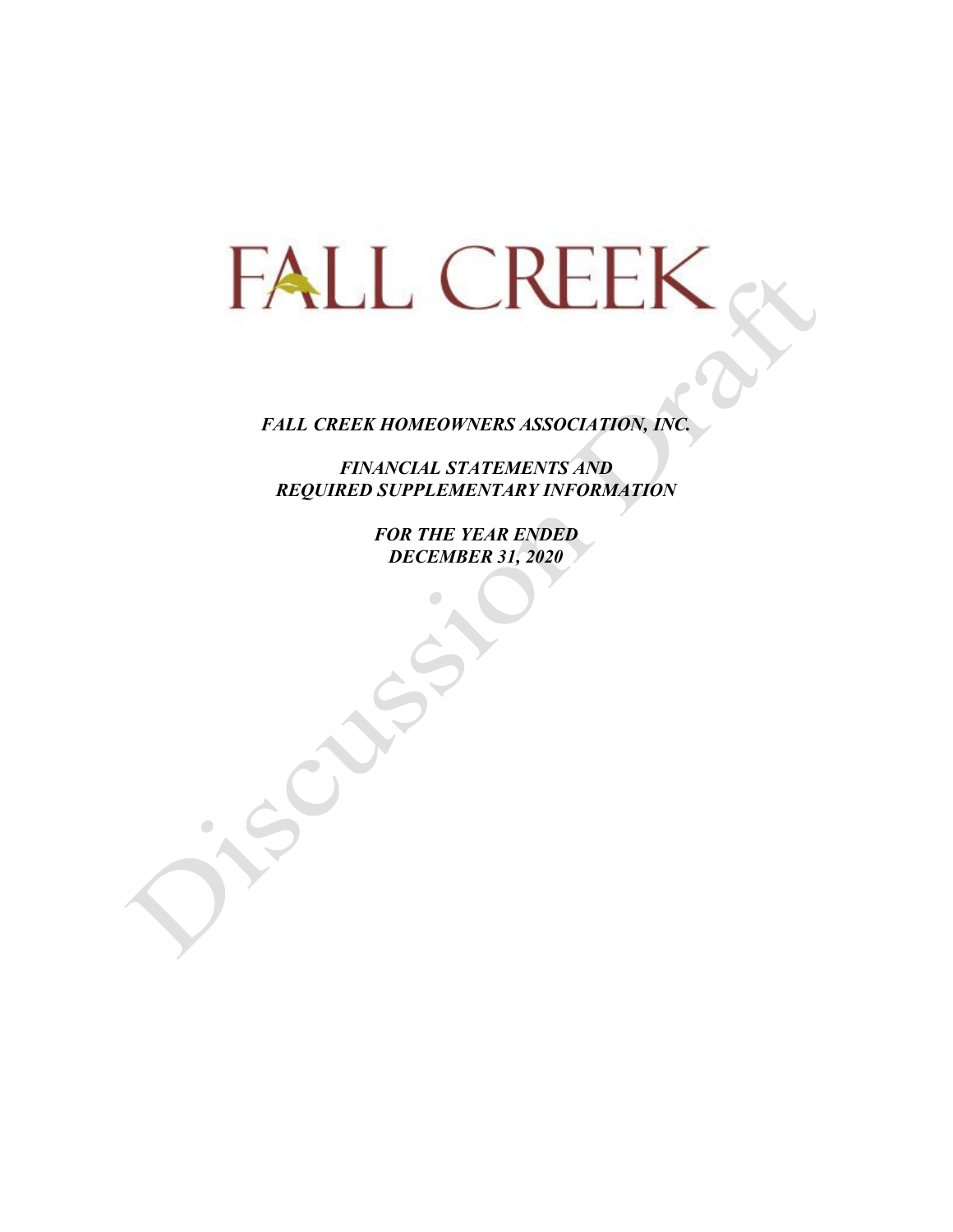# FALL CREEK

Contraction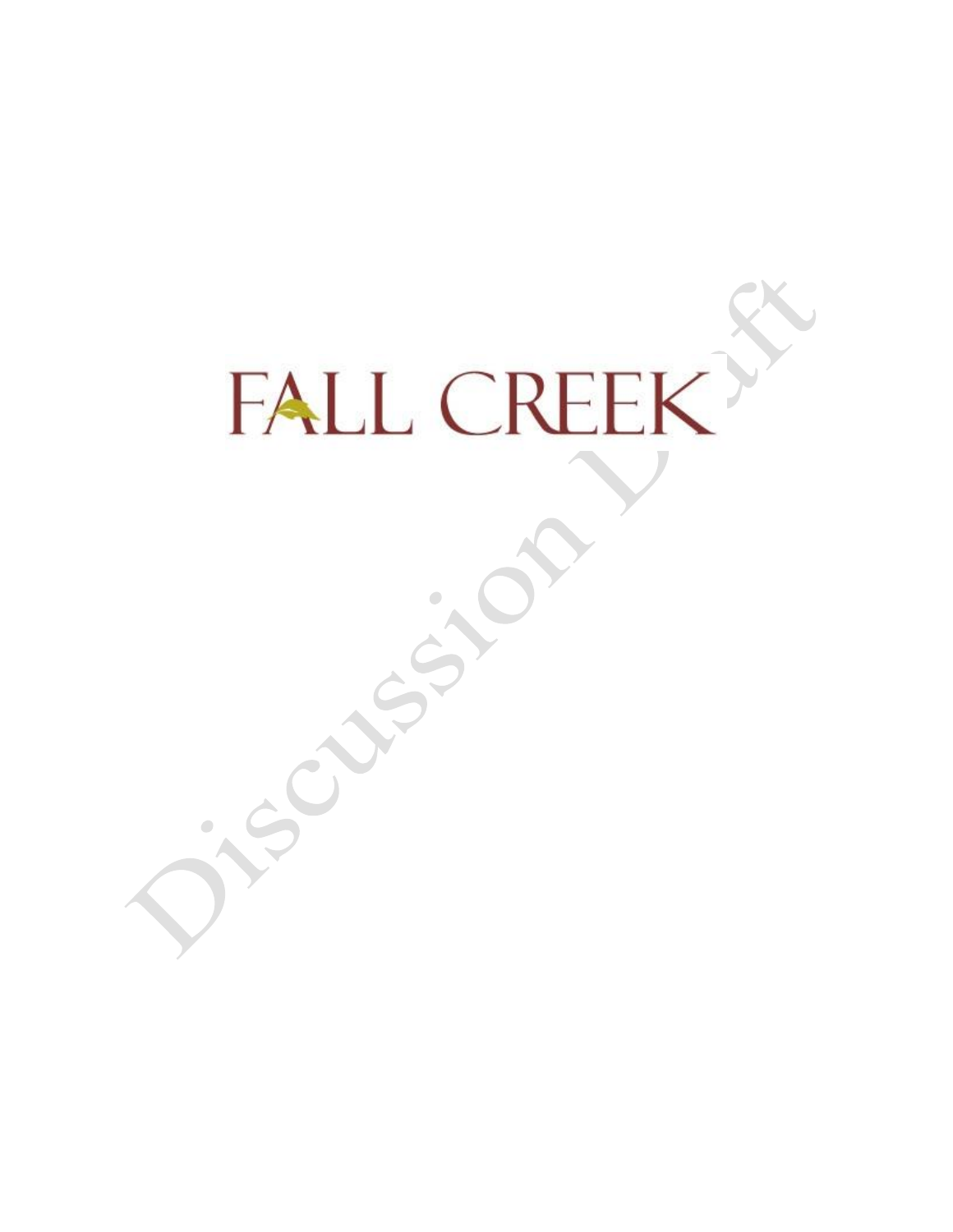# TABLE OF CONTENTS

| COMBINED STATEMENT OF REVENUES, EXPENSES, AND CHANGES IN FUND BALANCE  5 |             |
|--------------------------------------------------------------------------|-------------|
|                                                                          | $\mathbf Q$ |
|                                                                          |             |
| $\ldots$ 18                                                              |             |
|                                                                          | 19          |

ASSISTERS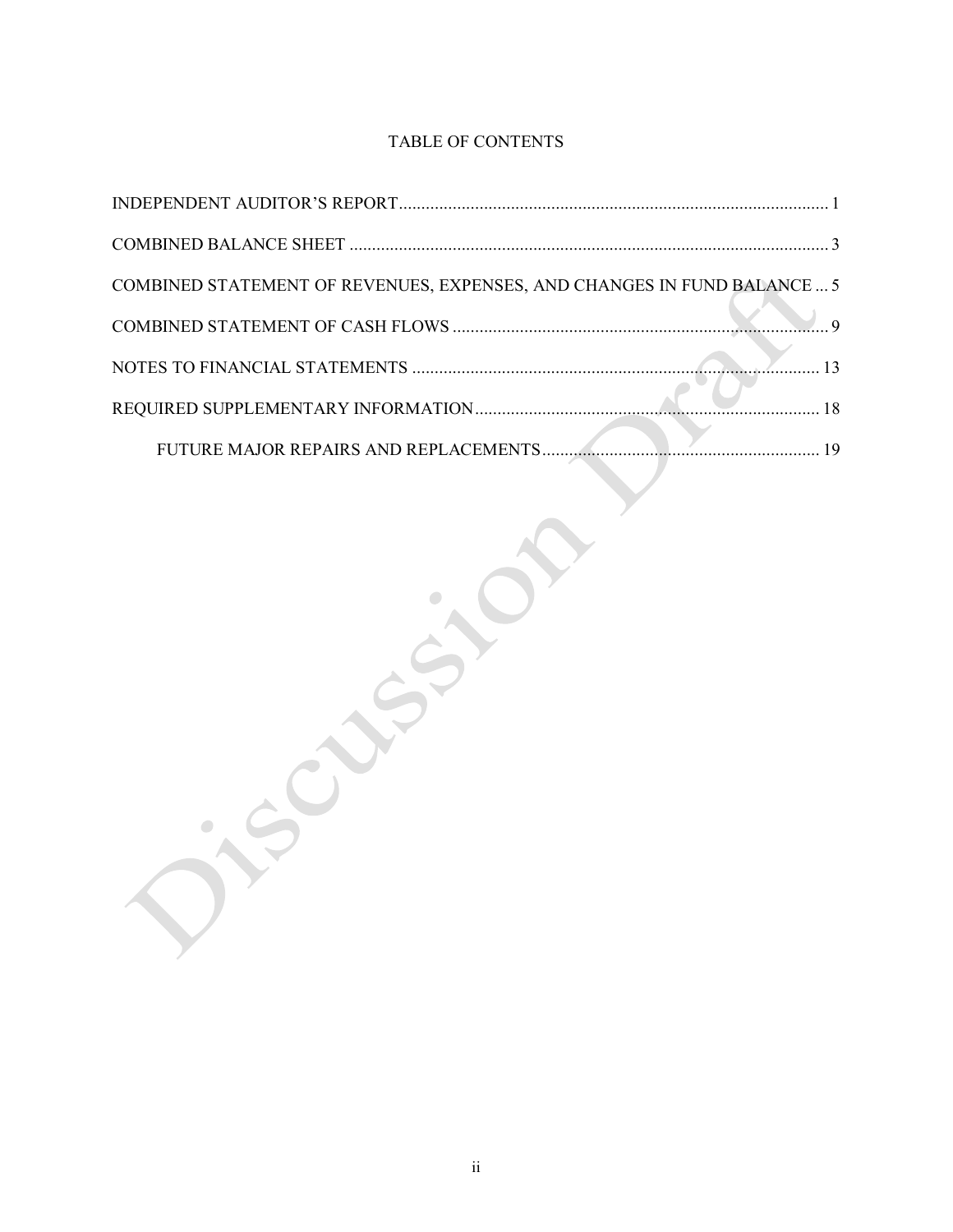

Armstrong, Vaughan & Associates, P. C.

**Certified Public Accountants** 

## INDEPENDENT AUDITOR'S REPORT

To the Board of Directors, Fall Creek Homeowners Association, Inc.

#### **Report on the Financial Statements**

We have audited the accompanying combined financial statements of the Fall Creek Homeowners Association, Inc., and Fall Creek Community Services Foundation, Inc. which comprise the combined balance sheet as of December 31, 2020, and the related combined statement of revenues, expenses, and changes in fund balance, and cash flows for the year then ended, and the related notes to the financial statements.

#### *Management's Responsibility for the Financial Statements*

Management is responsible for the preparation and fair presentation of these financial statements in accordance with accounting principles generally accepted in the United States of America; this includes the design, implementation, and maintenance of internal control relevant to the preparation and fair presentation of financial statements that are free from material misstatement, whether due to fraud or error.

#### *Auditor's Responsibility*

Our responsibility is to express an opinion on these financial statements based on our audit. We conducted our audit in accordance with auditing standards generally accepted in the United States of America. Those standards require that we plan and perform the audit to obtain reasonable assurance about whether the financial statements are free from material misstatement.

An audit involves performing procedures to obtain audit evidence about the amounts and disclosures in the financial statements. The procedures selected depend on the auditor's judgment, including the assessment of the risks of material misstatement of the financial statements, whether due to fraud or error. In making those risk assessments, the auditor considers internal control relevant to the association's preparation and fair presentation of the financial statements in order to design audit procedures that are appropriate in the circumstances, but not for the purpose of expressing an opinion on the effectiveness of the association's internal control. Accordingly, we express no such opinion. An audit also includes evaluating the appropriateness of accounting policies used and the reasonableness of significant accounting estimates made by management, as well as evaluating the overall presentation of the financial statements.

We believe that the audit evidence we have obtained is sufficient and appropriate to provide a basis for our audit opinion.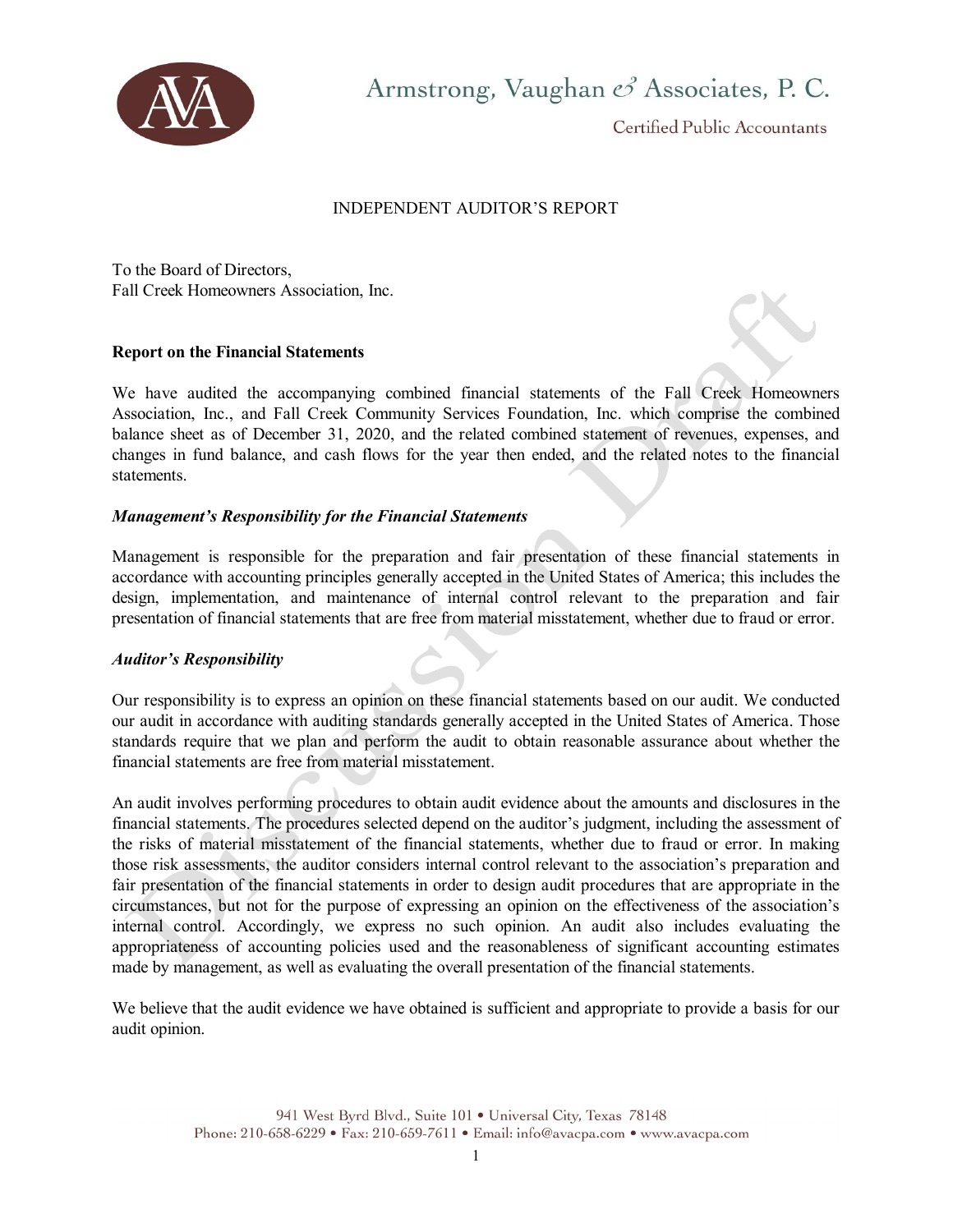#### *Opinion*

In our opinion, the combined financial statements referred to above present fairly, in all material respects, the financial position of the Fall Creek Homeowners Association, Inc. and Fall Creek Community Services Foundation, Inc. as of December 31, 2020 and the results of its operations and its cash flow for the year then ended in accordance with accounting principles generally accepted in the United States of America.

#### **Report on Required Supplementary Information**

Accounting principles generally accepted in the United States of America require that the supplementary information on future major repairs and replacements on pages 19 and 20 be presented to supplement the basic financial statements. Such information, although not a part of the basic financial statements, is required by the Financial Accounting Standards Board, who considers it to be an essential part of financial reporting for placing the basic financial statements in an appropriate operational, economic, or historical context. We have applied certain limited procedures to the required supplementary information in accordance with auditing standards generally accepted in the United States of America, which consisted of inquiries of management about the methods of preparing the information and comparing the information for consistency with management's responses to our inquiries, the basic financial statements, and other knowledge we obtained during our audit of the basic financial statements. We do not express an opinion or provide any assurance on the information because the limited procedures do not provide us with sufficient evidence to express an opinion or provide any assurance.

franting, Vauspen & Associates, P.C.

Armstrong, Vaughan & Associates, P.C.

October 4, 2021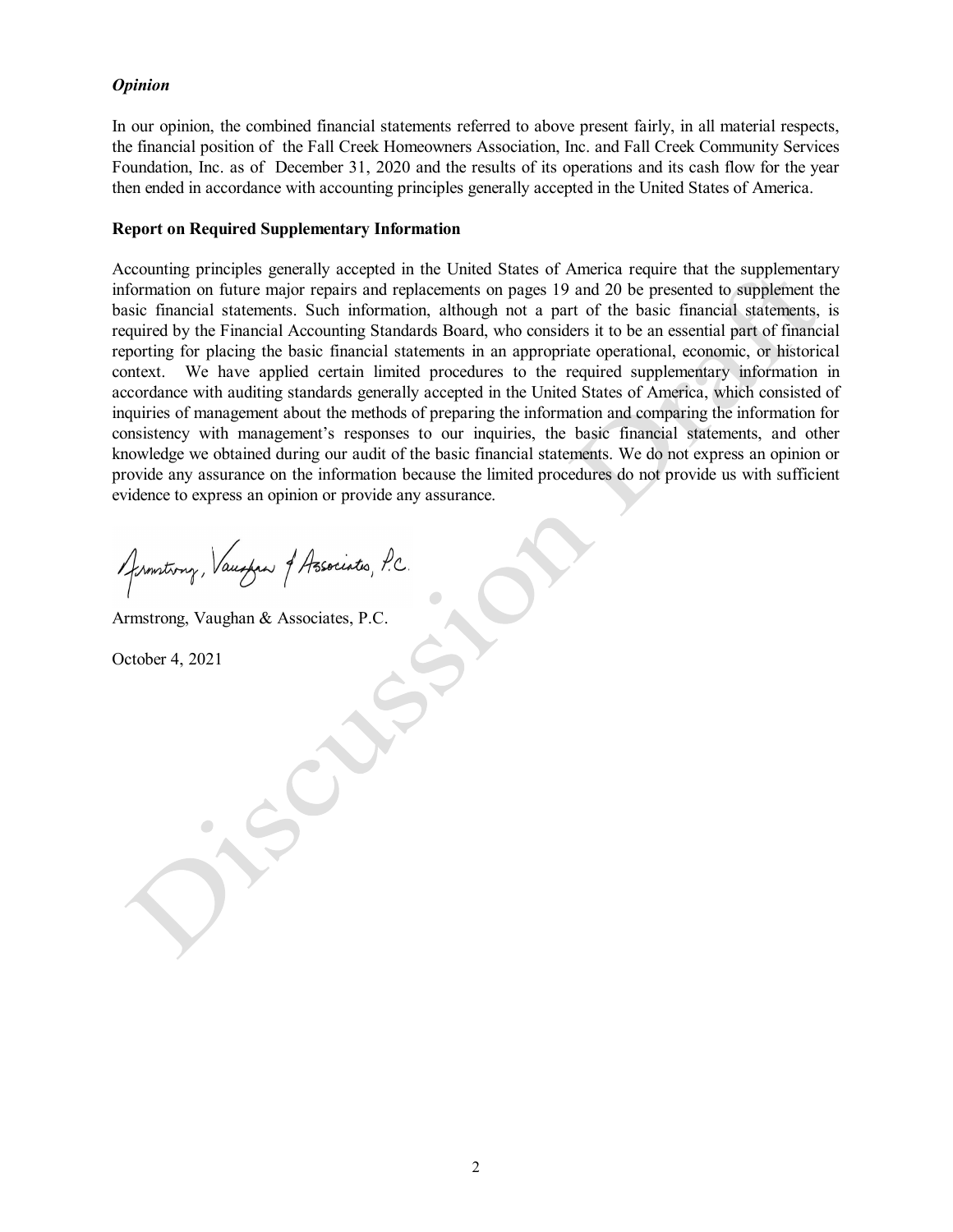# FALL CREEK HOMEOWNERS ASSOCIATION, INC. COMBINED BALANCE SHEET DECEMBER 31, 2020

|                                      |                   | Homeowners Association               |                        | Fairway Crossing         |
|--------------------------------------|-------------------|--------------------------------------|------------------------|--------------------------|
|                                      | Operating<br>Fund | Replacement<br>Fund                  | Operating<br>Fund      | Replacement<br>Fund      |
| <b>ASSETS</b>                        |                   |                                      |                        |                          |
| Cash and Cash Equivalents            | \$1,278,908       | 837,415<br>\$                        | 13,710<br>$\mathbb{S}$ | $\mathcal{S}$<br>172,773 |
| Certificates of Deposit              |                   | 1,128,114                            |                        | 35,468                   |
| Accounts Receivable - Members        | 338,320           |                                      |                        |                          |
| Allowance for Uncollectible Accounts | (125, 178)        |                                      |                        |                          |
| Other Receivables                    |                   |                                      |                        |                          |
| <b>Interfund Balances</b>            | (12,958)          | (269, 514)                           | 156,613                | 48,959                   |
| Prepaid Insurance                    | 15,977            |                                      |                        |                          |
| Other Prepaid Expenses               | 36,757            |                                      |                        |                          |
| <b>TOTAL ASSETS</b>                  | \$1,531,826       | \$1,696,015                          | 170,323                | 257,200<br>S             |
| <b>LIABILITIES AND FUND BALANCE</b>  |                   |                                      |                        |                          |
| Liabilities:                         |                   |                                      |                        |                          |
| Accounts Payable                     | 44,209            | \$                                   | \$                     | \$                       |
| <b>ARC</b> Deposits                  | 67,358            |                                      |                        |                          |
| <b>Clubhouse Rental Deposits</b>     | 550               |                                      |                        |                          |
| Foundation Enhancement Fees Payable  | 100,427           |                                      |                        |                          |
| Federal Income Tax Payable           | 1,062             |                                      |                        |                          |
| Prepaid Assessments                  | 1,307,503         |                                      |                        |                          |
| <b>Spectrum Collections</b>          | 44,918            |                                      |                        |                          |
| <b>Total Liabilities</b>             | 1,566,027         |                                      |                        |                          |
| Fund Balance (Deficit)               | (34,201)          | 1,696,015                            | 170,323                | 257,200                  |
| <b>TOTAL LIABILITIES</b>             |                   |                                      |                        |                          |
| <b>AND FUND BALANCE</b>              |                   | $$1,531,826$ $$1,696,015$ $$170,323$ |                        | 257,200<br>- \$          |
|                                      |                   |                                      |                        |                          |
|                                      |                   |                                      |                        |                          |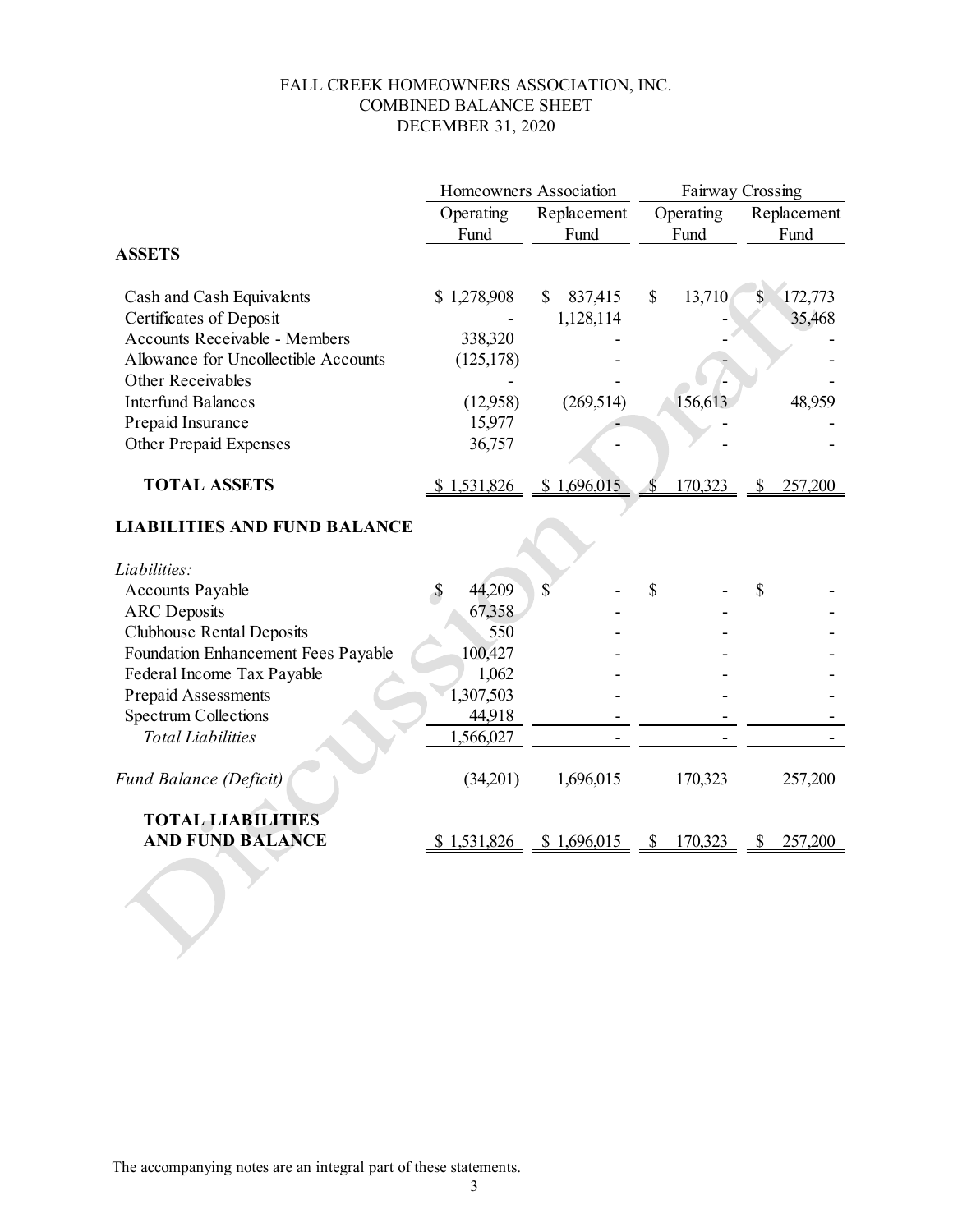| Serrano Creek |    |             |             |            |             |              |             |                 |  |
|---------------|----|-------------|-------------|------------|-------------|--------------|-------------|-----------------|--|
| Operating     |    | Replacement | <b>HOA</b>  |            |             |              | Elimination | Combined        |  |
| Fund          |    | Fund        | Totals      | Foundation |             | Column       |             | Totals          |  |
|               |    |             |             |            |             |              |             |                 |  |
|               |    |             |             |            |             |              |             |                 |  |
| \$<br>10,129  | \$ | 117,772     | \$2,430,707 | \$         | 942,289     | $\mathbb{S}$ |             | \$3,372,996     |  |
|               |    | 90,557      | 1,254,139   |            |             |              |             | 1,254,139       |  |
|               |    |             | 338,320     |            |             |              |             | 338,320         |  |
|               |    |             | (125, 178)  |            |             |              |             | (125, 178)      |  |
|               |    |             |             |            | 100,427     |              | (100, 427)  |                 |  |
| 51,151        |    | 25,749      |             |            |             |              |             |                 |  |
|               |    |             | 15,977      |            |             |              |             | 15,977          |  |
|               |    |             | 36,757      |            |             |              |             | 36,757          |  |
|               |    |             |             |            |             |              |             |                 |  |
| 61,280        | S  | 234,078     | \$3,950,722 |            | \$1,042,716 |              | (100, 427)  | 4,893,011<br>\$ |  |

| \$<br>- | \$      | \$<br>44,209 | \$        | $\mathcal{S}$ |            | \$<br>44,209 |
|---------|---------|--------------|-----------|---------------|------------|--------------|
| -       |         | 67,358       |           |               |            | 67,358       |
|         |         | 550          |           |               |            | 550          |
|         |         | 100,427      |           |               | (100, 427) |              |
|         |         | 1,062        | 110       |               |            | 1,172        |
|         |         | 1,307,503    |           |               |            | 1,307,503    |
| -       |         | 44,918       |           |               |            | 44,918       |
|         |         | 1,566,027    | 110       |               | (100, 427) | 1,465,710    |
|         |         |              |           |               |            |              |
| 61,280  | 234,078 | 2,384,695    | 1,042,606 |               |            | 3,427,301    |
|         |         |              |           |               |            |              |
|         |         |              |           |               |            |              |

\$ 61,280 \$ 234,078 \$ 3,950,722 \$ 1,042,716 \$ (100,427) \$ 4,893,011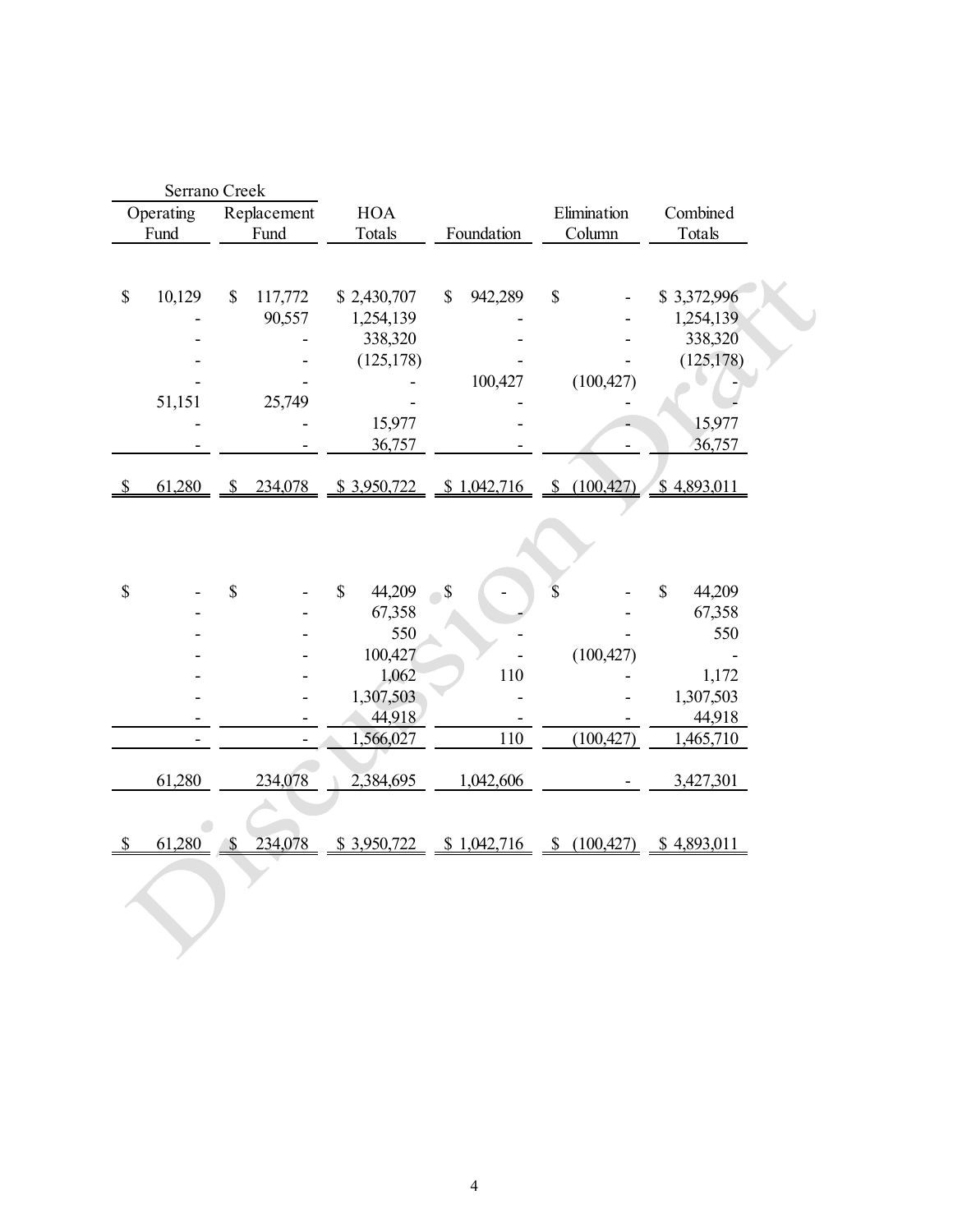# FALL CREEK HOMEOWNERS ASSOCIATION, INC. COMBINED STATEMENT OF REVENUES, EXPENSES, AND CHANGES IN FUND BALANCE FOR THE YEAR ENDED DECEMBER 31, 2020

|                                |                   | Homeowners Association | Fairway Crossing                    |                     |  |  |  |
|--------------------------------|-------------------|------------------------|-------------------------------------|---------------------|--|--|--|
|                                | Operating<br>Fund | Replacement<br>Fund    | Operating<br>Fund                   | Replacement<br>Fund |  |  |  |
| <b>REVENUES</b>                |                   |                        |                                     |                     |  |  |  |
| <b>Member Assessments</b>      | \$2,876,585       | $\mathbb{S}$           | \$<br>93,800                        |                     |  |  |  |
| <b>Builder Assessments</b>     | 4,103             |                        |                                     |                     |  |  |  |
| <b>Foundation Fees</b>         |                   |                        |                                     |                     |  |  |  |
| <b>Working Capital Fees</b>    | 6,175             |                        |                                     |                     |  |  |  |
| Joint Security Agreement       | 335,755           |                        |                                     |                     |  |  |  |
| Joint Maintenance Agreement    | 411,000           |                        |                                     |                     |  |  |  |
| Late Fees                      | 69,800            |                        |                                     |                     |  |  |  |
| <b>Clubhouse Rental Fees</b>   | 600               |                        |                                     |                     |  |  |  |
| Tennis Income                  | 13,433            |                        |                                     |                     |  |  |  |
| Other Income                   | 1,788             |                        |                                     |                     |  |  |  |
| Gate and Amenity Access Income | 2,060             |                        | 650                                 |                     |  |  |  |
| <b>Interest Income</b>         | 1,748             | 12,596                 |                                     | 93                  |  |  |  |
| <b>TOTAL REVENUES</b>          | 3,723,047         | 12,596                 | 94,450                              | 93                  |  |  |  |
| <b>EXPENSES</b>                |                   |                        |                                     |                     |  |  |  |
| Administrative Expenses:       |                   |                        |                                     |                     |  |  |  |
| <b>Management Fees</b>         | 152,759           |                        |                                     |                     |  |  |  |
| <b>Bad Debt Expense</b>        | 264,726           |                        | 217                                 |                     |  |  |  |
| <b>Community Events</b>        | 47,363            |                        |                                     |                     |  |  |  |
| Other Administrative           | 111,697           |                        |                                     |                     |  |  |  |
| Insurance                      | 176,919           |                        |                                     |                     |  |  |  |
| Legal and Accounting Fees      | 26,064            |                        |                                     |                     |  |  |  |
| Tennis Coach Fees              | 14,224            |                        |                                     |                     |  |  |  |
| Taxes                          | 2,180             |                        |                                     |                     |  |  |  |
| Total Administrative Expenses  | 795,932           |                        | 217                                 |                     |  |  |  |
| <b>Contract Services:</b>      |                   |                        |                                     |                     |  |  |  |
| Landscaping                    | 986,640           |                        |                                     |                     |  |  |  |
| <b>Security Services</b>       | 434,873           |                        |                                     |                     |  |  |  |
| Pool Service                   | 177,099           |                        |                                     |                     |  |  |  |
| Cleaning                       | 23,267            |                        |                                     |                     |  |  |  |
| Lake Maintenance               | 24,810            |                        | 17,637                              |                     |  |  |  |
| <b>Total Contract Services</b> | \$1,646,689       | \$                     | $\boldsymbol{\mathsf{S}}$<br>17,637 | \$                  |  |  |  |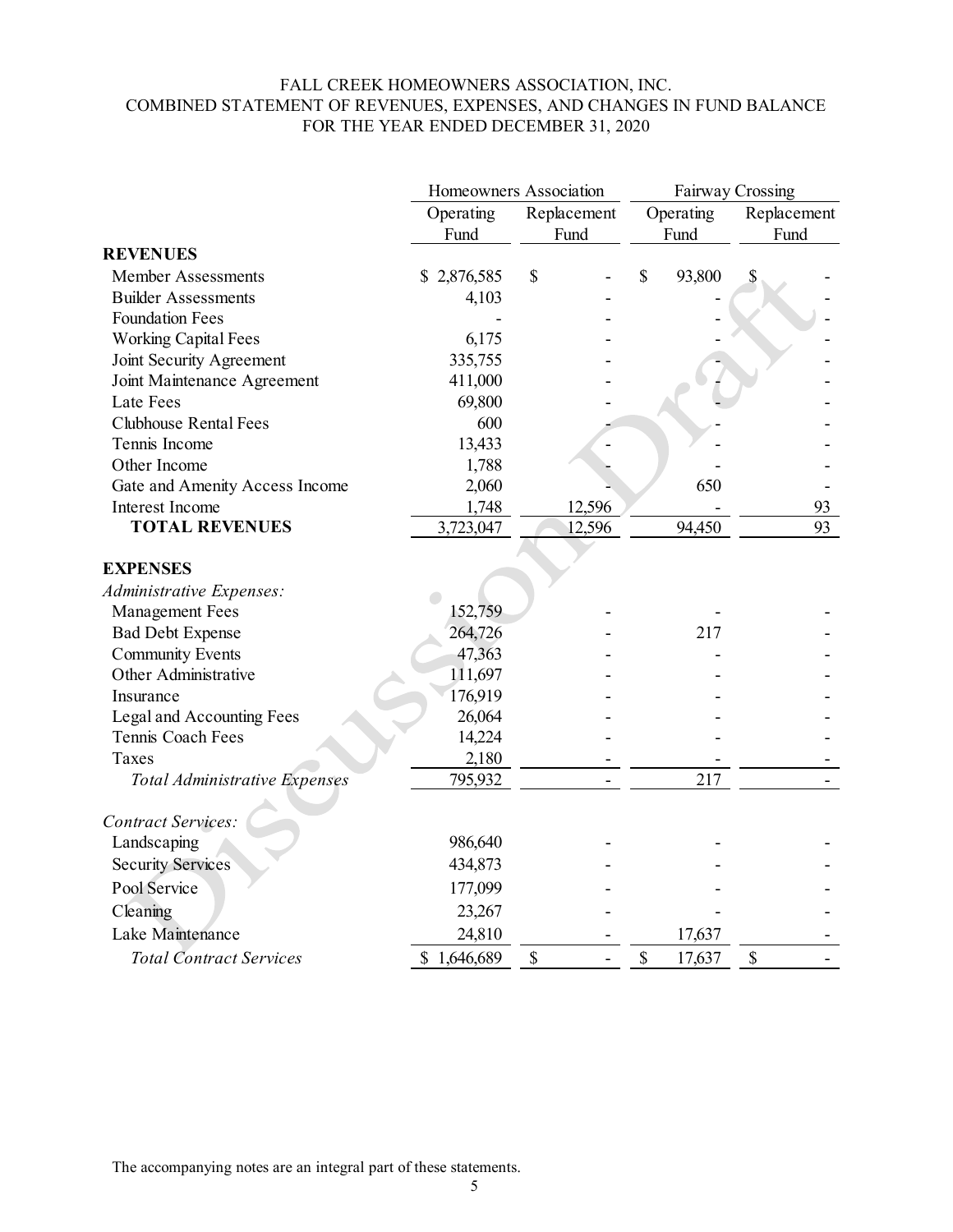|              | Serrano Creek             |             |                           |                |             |                          |                 |  |
|--------------|---------------------------|-------------|---------------------------|----------------|-------------|--------------------------|-----------------|--|
| Operating    | Replacement               | <b>HOA</b>  |                           |                | Elimination |                          | Combined        |  |
| Fund         | Fund                      | Totals      |                           | Foundation     | Column      |                          | Totals          |  |
|              |                           |             |                           |                |             |                          |                 |  |
| \$<br>50,400 | \$                        | \$3,020,785 | $\boldsymbol{\mathsf{S}}$ |                | \$          |                          | 3,020,785<br>\$ |  |
|              |                           | 4,103       |                           |                |             |                          | 4,103           |  |
|              |                           |             |                           | 186,444        |             |                          | 186,444         |  |
|              |                           | 6,175       |                           |                |             |                          | 6,175           |  |
|              |                           | 335,755     |                           |                |             |                          | 335,755         |  |
|              |                           | 411,000     |                           |                |             |                          | 411,000         |  |
|              |                           | 69,800      |                           |                |             |                          | 69,800          |  |
|              |                           | 600         |                           |                |             | $\overline{\phantom{0}}$ | 600             |  |
|              |                           | 13,433      |                           |                |             | $\overline{\phantom{0}}$ | 13,433          |  |
|              |                           | 1,788       |                           |                |             | $\overline{\phantom{0}}$ | 1,788           |  |
| 550          |                           | 3,260       |                           |                |             |                          | 3,260           |  |
|              | 23                        | 14,460      |                           | 816            |             |                          | 15,276          |  |
| 50,950       | 23                        | 3,881,159   |                           | 187,260        |             |                          | 4,068,419       |  |
|              |                           |             |                           |                |             |                          |                 |  |
|              |                           | 152,759     |                           |                |             |                          | 152,759         |  |
|              |                           | 264,943     |                           |                |             |                          | 264,943         |  |
|              |                           | 47,363      |                           |                |             |                          | 47,363          |  |
|              |                           | 111,697     |                           | $\overline{c}$ |             |                          | 111,699         |  |
|              |                           | 176,919     |                           |                |             |                          | 176,919         |  |
|              |                           | 26,064      |                           | 350            |             |                          | 26,414          |  |
|              |                           | 14,224      |                           |                |             |                          | 14,224          |  |
|              |                           | 2,180       |                           | 110            |             |                          | 2,290           |  |
|              |                           | 796,149     |                           | 462            |             | $\blacksquare$           | 796,611         |  |
|              |                           |             |                           |                |             |                          |                 |  |
| O            |                           | 986,640     |                           |                |             |                          | 986,640         |  |
|              |                           | 434,873     |                           |                |             |                          | 434,873         |  |
|              |                           | 177,099     |                           |                |             |                          | 177,099         |  |
|              |                           | 23,267      |                           |                |             |                          | 23,267          |  |
| 13,161       |                           | 55,608      |                           |                |             |                          | 55,608          |  |
| \$<br>13,161 | $\boldsymbol{\mathsf{S}}$ | \$1,677,487 | \$                        |                | $\sqrt{\ }$ | $\blacksquare$           | \$1,677,487     |  |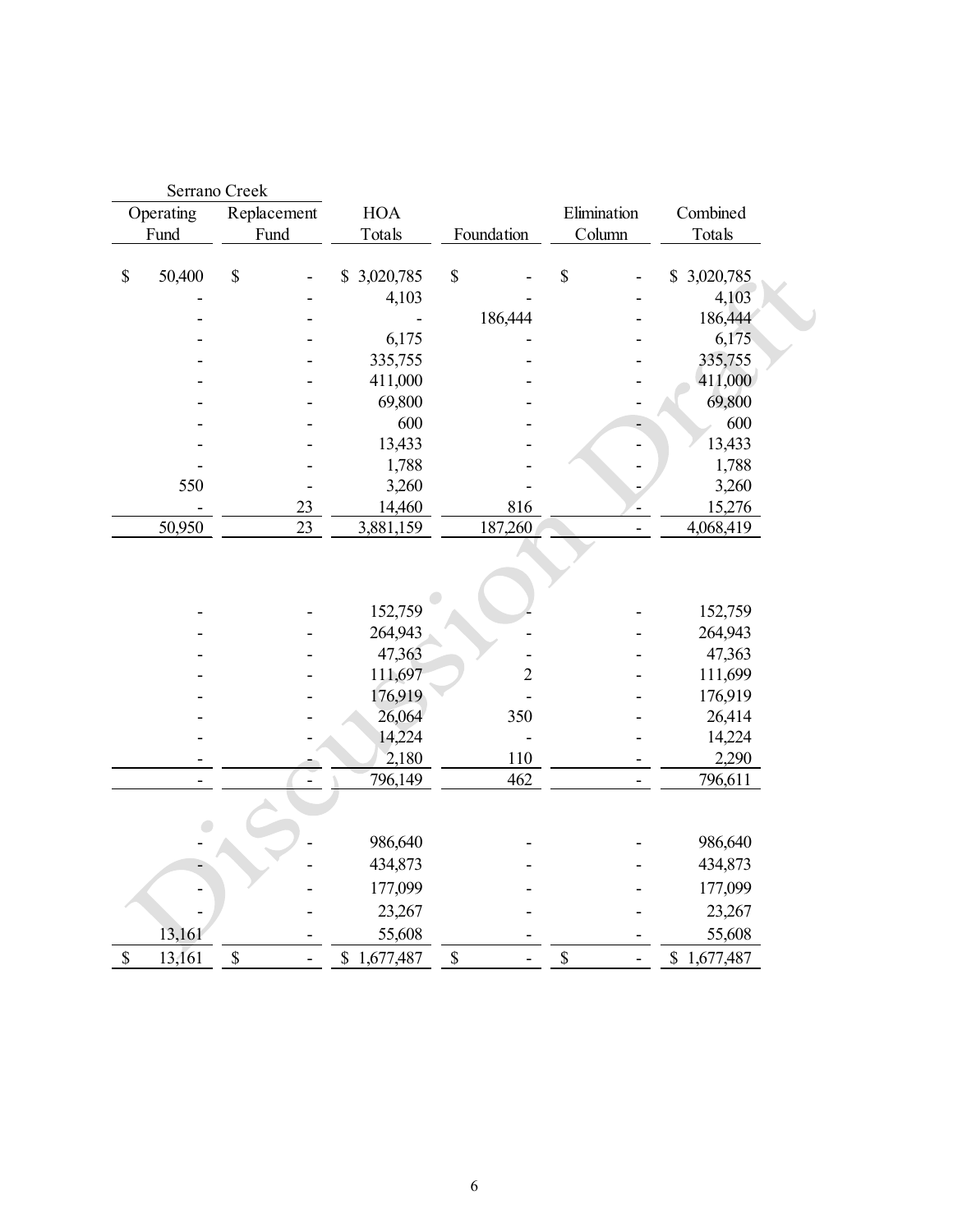# FALL CREEK HOMEOWNERS ASSOCIATION, INC. COMBINED STATEMENT OF REVENUES, EXPENSES, AND CHANGES IN FUND BALANCE (CONT.) FOR THE YEAR ENDED DECEMBER 31, 2020

|                                         |               | Homeowners Association |                     | <b>Fairway Crossing</b> |    |                     |
|-----------------------------------------|---------------|------------------------|---------------------|-------------------------|----|---------------------|
|                                         |               | Operating<br>Fund      | Replacement<br>Fund | Operating<br>Fund       |    | Replacement<br>Fund |
| <b>EXPENSES (CONT.)</b>                 |               |                        |                     |                         |    |                     |
| Utilities:                              |               |                        |                     |                         |    |                     |
| Electricity and Gas                     | \$            | 225,180                | \$                  | \$                      | \$ |                     |
| Water                                   |               | 218,115                |                     |                         |    |                     |
| Telephone and Cable                     |               | 8,577                  |                     | 3,570                   |    |                     |
| Garbage Removal                         |               | 4,716                  |                     |                         |    |                     |
| <b>Total Utilities</b>                  |               | 456,588                |                     | 3,570                   |    |                     |
| Repairs and Maintenance:                |               |                        |                     |                         |    |                     |
| Landscaping & Improvements              |               | 186,980                |                     | 6,199                   |    |                     |
| Other Repairs                           |               | 85,770                 | 40,303              | 3,742                   |    |                     |
| Pool Repairs                            |               | 32,607                 | 66,429              |                         |    |                     |
| Irrigation                              |               | 57,865                 |                     | 3,852                   |    |                     |
| <b>Amenity Center</b>                   |               | 36,929                 |                     | 1,169                   |    |                     |
| Decorating                              |               | 35,131                 |                     |                         |    |                     |
| Tennis Court Repairs                    |               | 8,922                  | 62,579              |                         |    |                     |
| Fence and Gate Repairs                  |               | 95,386                 | 12,205              | 2,563                   |    |                     |
| Signage                                 |               | 2,557                  |                     |                         |    |                     |
| <b>Total Repairs and Maintenance</b>    |               | 542,147                | 181,516             | 17,525                  |    |                     |
| <b>TOTAL EXPENSES</b>                   |               | 3,441,356              | 181,516             | 38,949                  |    |                     |
| <b>Excess (Deficiency) of Revenues</b>  |               |                        |                     |                         |    |                     |
| <b>Over (Under) Expenses</b>            |               | 281,691                | (168,920)           | 55,501                  |    | 93                  |
| <b>BEGINNING FUND BALANCE (DEFICIT)</b> |               | (315,892)              | 1,864,935           | 209,822                 |    | 162,107             |
| <b>Transfers Between Funds</b>          |               |                        |                     | (95,000)                |    | 95,000              |
| <b>ENDING FUND BALANCE (DEFICIT)</b>    | $\mathcal{S}$ | (34,201)               | \$<br>1,696,015     | \$<br>170,323           | \$ | 257,200             |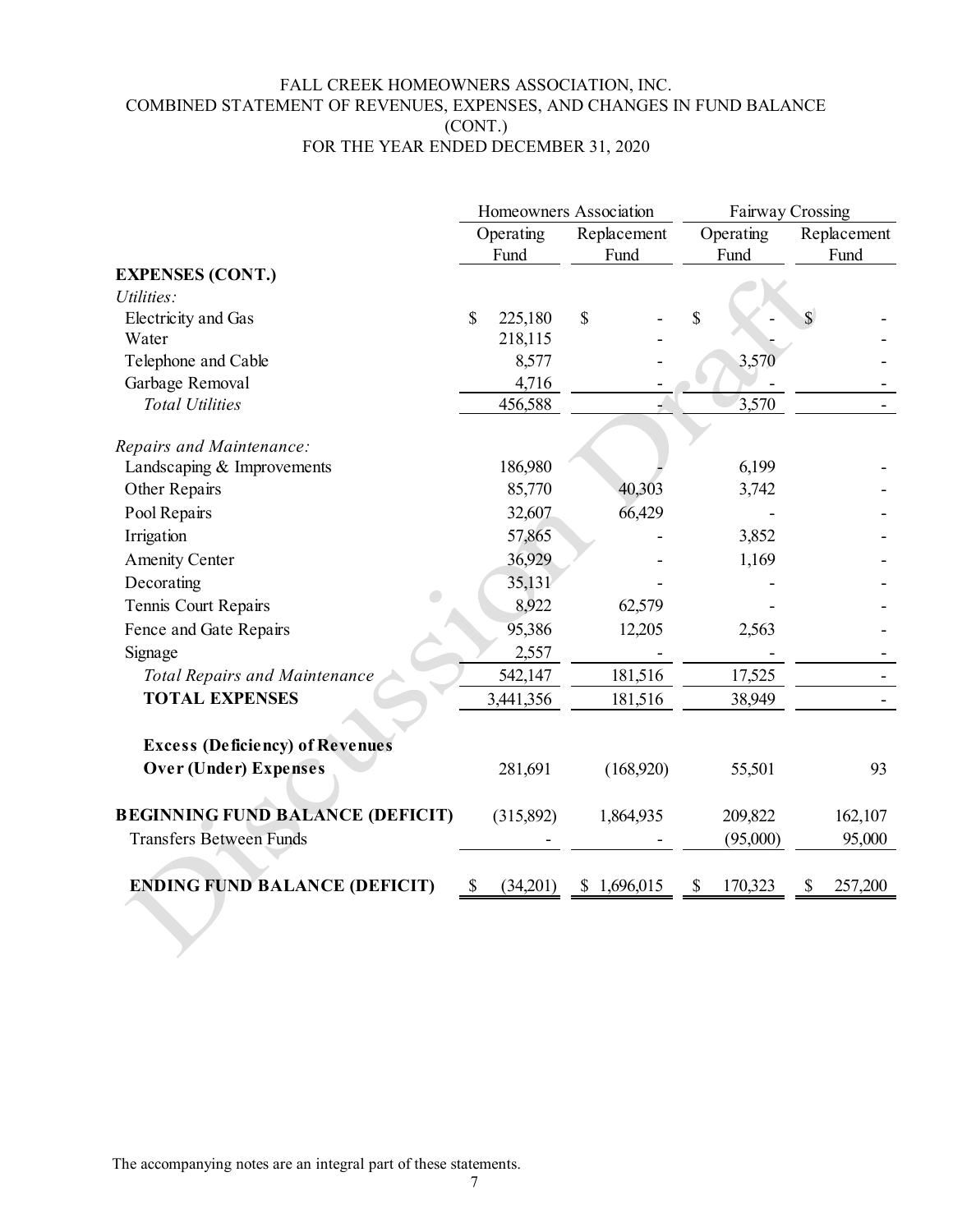|                                     | Serrano Creek |                         |                 |                           |               |
|-------------------------------------|---------------|-------------------------|-----------------|---------------------------|---------------|
| Operating                           | Replacement   | <b>HOA</b>              |                 | Elimination               | Combined      |
| Fund                                | Fund          | Totals                  | Foundation      | Column                    | Totals        |
|                                     |               |                         |                 |                           |               |
| \$                                  | \$            | $\mathbb{S}$<br>225,180 | $\mathbb{S}$    | \$                        | 225,180<br>\$ |
|                                     |               | 218,115                 |                 |                           | 218,115       |
| 3,197                               |               | 15,344                  |                 |                           | 15,344        |
|                                     |               | 4,716                   |                 |                           | 4,716         |
| 3,197                               |               | 463,355                 |                 |                           | 463,355       |
|                                     |               |                         |                 |                           |               |
| 12,587                              |               | 205,766                 |                 |                           | 205,766       |
| 1,812                               |               | 131,627                 |                 |                           | 131,627       |
|                                     |               | 99,036                  |                 |                           | 99,036        |
| 4,758                               |               | 66,475                  |                 |                           | 66,475        |
|                                     |               | 38,098                  |                 |                           | 38,098        |
|                                     |               | 35,131                  |                 |                           | 35,131        |
|                                     |               | 71,501                  |                 |                           | 71,501        |
| 4,427                               |               | 114,581                 |                 |                           | 114,581       |
|                                     |               | 2,557                   |                 |                           | 2,557         |
| 23,584                              |               | 764,772                 |                 |                           | 764,772       |
| 39,942                              |               | 3,701,763               | 462             |                           | 3,702,225     |
|                                     |               |                         |                 |                           |               |
| 11,008                              | 23            | 179,396                 | 186,798         |                           | 366,194       |
| 70,272                              | 214,055       | 2,205,299               | 855,808         |                           | 3,061,107     |
| (20,000)                            | 20,000        |                         |                 |                           |               |
|                                     |               |                         |                 |                           |               |
| 61,280<br>$\boldsymbol{\mathsf{S}}$ | \$<br>234,078 | \$2,384,695             | 1,042,606<br>\$ | $\boldsymbol{\mathsf{S}}$ | \$ 3,427,301  |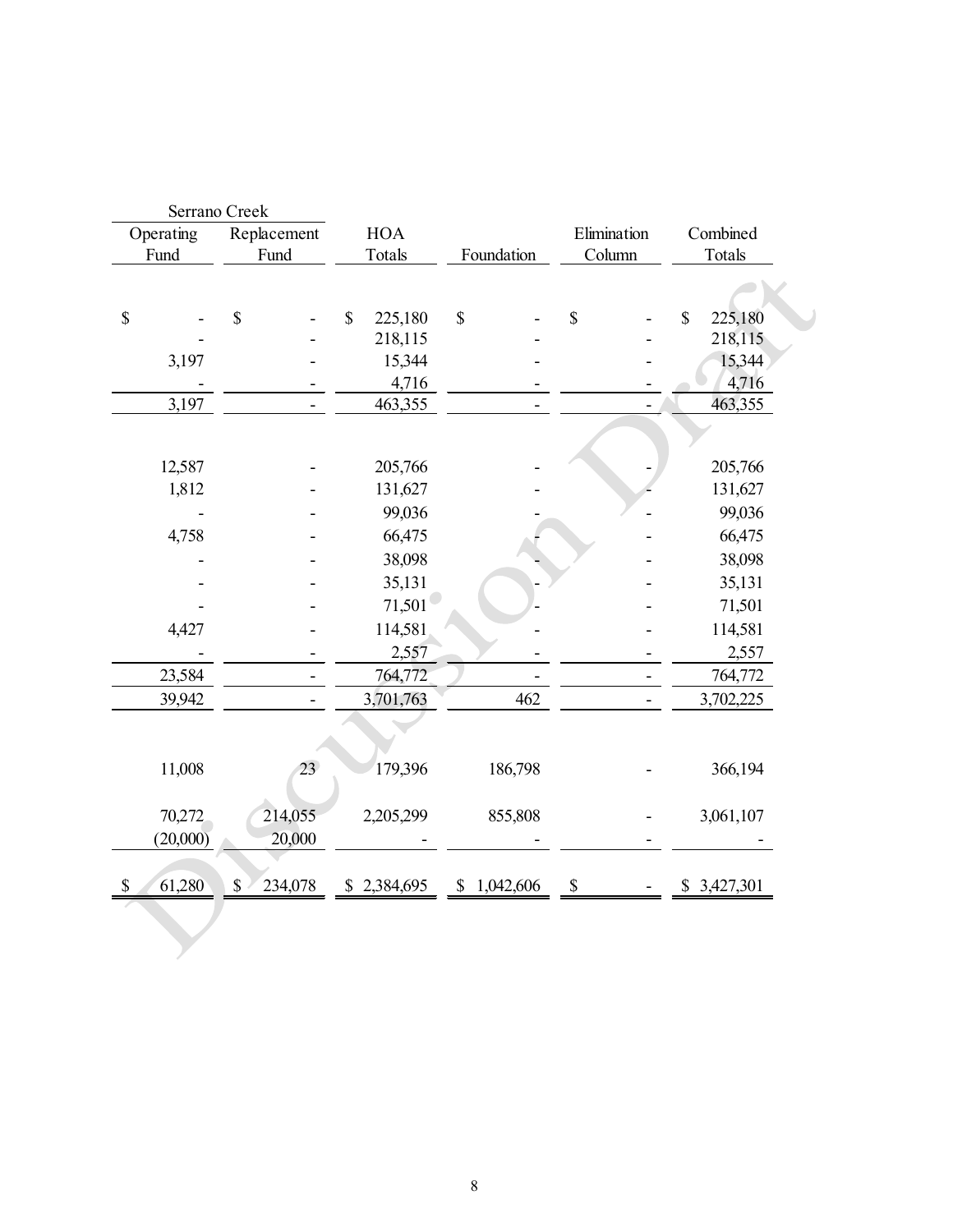# FALL CREEK HOMEOWNERS ASSOCIATION, INC. COMBINED STATEMENT OF CASH FLOWS FOR THE YEAR ENDED DECEMBER 31, 2020

|                                                       | Homeowners Association |    |                     | Fairway Crossing  |                     |
|-------------------------------------------------------|------------------------|----|---------------------|-------------------|---------------------|
|                                                       | Operating<br>Fund      |    | Replacement<br>Fund | Operating<br>Fund | Replacement<br>Fund |
| <b>CASH FLOWS FROM OPERATING</b><br><b>ACTIVITIES</b> |                        |    |                     |                   |                     |
| Excess (Deficiency) of Revenues                       |                        |    |                     |                   |                     |
| Over (Under) Expenses                                 | \$<br>281,691          | S  | (168,920)           | \$<br>55,501      | 93                  |
| Adjustments to Reconcile Excess (Deficiency)          |                        |    |                     |                   |                     |
| of Revenues Over (Under) Expenses to Net              |                        |    |                     |                   |                     |
| Cash Provided (Used) by Operating Activities:         |                        |    |                     |                   |                     |
| (Increase) Decrease in:                               |                        |    |                     |                   |                     |
| Accounts Receivable (Net)                             | (59,310)               |    |                     |                   |                     |
| Other Receivables                                     | 12,525                 |    |                     |                   |                     |
| Prepaid Insurance                                     | (11,209)               |    |                     |                   |                     |
| Other Prepaid Expenses                                | (2,175)                |    |                     |                   |                     |
| Increase (Decrease) in:                               |                        |    |                     |                   |                     |
| <b>Accounts Payable</b>                               | 1,525                  |    |                     |                   |                     |
| <b>ARC</b> Deposits                                   | 26,950                 |    |                     |                   |                     |
| <b>Clubhouse Rental Deposits</b>                      | 50                     |    |                     |                   |                     |
| Foundation Enhancement Fees Payable                   | 10,036                 |    |                     |                   |                     |
| Federal Income Tax Payable                            | (2,350)                |    |                     |                   |                     |
| Prepaid Assessments                                   | 174,630                |    |                     |                   |                     |
| <b>Spectrum Collections</b>                           | 5,404                  |    |                     |                   |                     |
| <b>NET CASH PROVIDED (USED)</b>                       |                        |    |                     |                   |                     |
| <b>BY OPERATING ACTIVITIES</b>                        | 437,767                |    | (168,920)           | 55,501            | 93                  |
|                                                       |                        |    |                     |                   |                     |
| <b>CASH FLOWS FROM INVESTING</b>                      |                        |    |                     |                   |                     |
| <b>ACTIVITIES</b>                                     |                        |    |                     |                   |                     |
| Investment in Certificates of Deposit                 |                        |    | (8,990)             |                   | (401)               |
| <b>NET CASH PROVIDED (USED)</b>                       |                        |    |                     |                   |                     |
| <b>BY INVESTING ACTIVITIES</b>                        | \$                     | \$ | (8,990)             | \$                | \$<br>(401)         |
|                                                       |                        |    |                     |                   |                     |

The accompanying notes are an integral part of these statements.

 $\mathcal{O}^{\mathcal{V}}$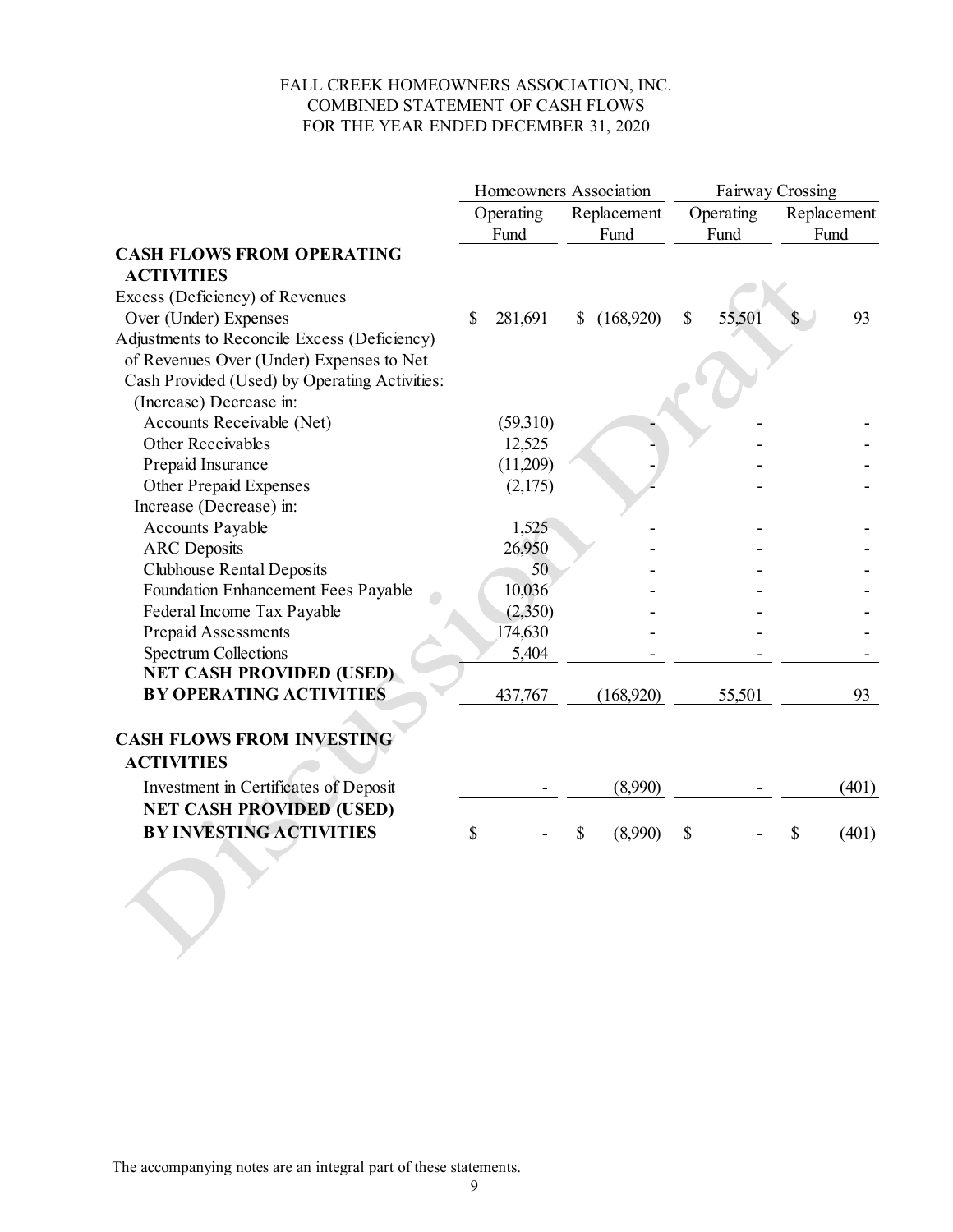|                           | Serrano Creek         |                           |         |             |                                |               |            |                           |             |                    |                               |  |  |
|---------------------------|-----------------------|---------------------------|---------|-------------|--------------------------------|---------------|------------|---------------------------|-------------|--------------------|-------------------------------|--|--|
| Operating<br>Replacement  |                       |                           |         |             | <b>HOA</b>                     |               |            |                           | Elimination | Combined           |                               |  |  |
|                           | Fund                  |                           | Fund    |             | Totals                         |               | Foundation |                           | Column      |                    | Totals                        |  |  |
| $\boldsymbol{\mathsf{S}}$ | 11,008<br>$\mathbb S$ |                           | 23      | $\mathbb S$ | 179,396                        | $\mathcal{S}$ | 186,798    | $\boldsymbol{\mathsf{S}}$ |             | $\boldsymbol{\$\}$ | 366,194                       |  |  |
|                           |                       |                           |         |             | (59,310)<br>12,525<br>(11,209) |               | (10,036)   |                           | 10,036      |                    | (59,310)<br>2,489<br>(11,209) |  |  |
|                           |                       |                           |         |             | (2,175)<br>1,525<br>26,950     |               |            |                           |             |                    | (2,175)<br>1,525<br>26,950    |  |  |
|                           |                       |                           |         |             | 50<br>10,036                   |               |            |                           | (10,036)    |                    | 50<br>10,036                  |  |  |
|                           |                       |                           |         |             | (2,350)<br>174,630<br>5,404    |               | 110        |                           |             |                    | (2,240)<br>174,630<br>5,404   |  |  |
|                           | 11,008                |                           | 23      |             | 335,472                        |               | 176,872    |                           |             |                    | 512,344                       |  |  |
|                           |                       |                           | (1,023) |             | (10, 414)                      |               |            |                           |             |                    | (10, 414)                     |  |  |
| $\mathbb{S}$              |                       | $\boldsymbol{\mathsf{S}}$ | (1,023) | $\mathbb S$ | (10, 414)                      | $\mathbb{S}$  |            | $\boldsymbol{\$}$         |             | $\$$               | (10, 414)                     |  |  |
|                           |                       |                           |         |             |                                |               |            |                           |             |                    |                               |  |  |

10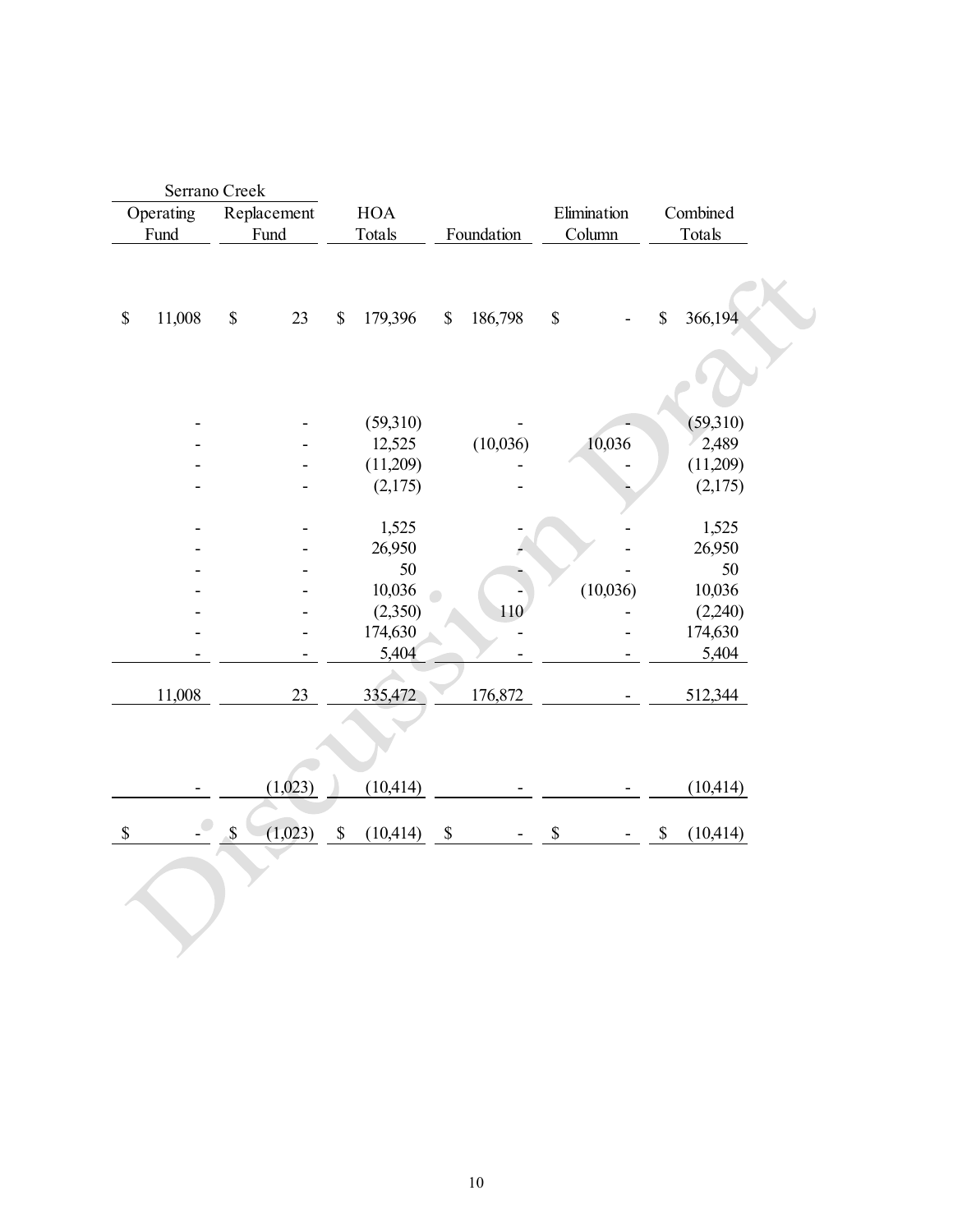# FALL CREEK HOMEOWNERS ASSOCIATION, INC. COMBINED STATEMENT OF CASH FLOWS (CONT.) FOR THE YEAR ENDED DECEMBER 31, 2020

|                                        |             | Homeowners Association | Fairway Crossing       |                         |  |  |
|----------------------------------------|-------------|------------------------|------------------------|-------------------------|--|--|
|                                        | Operating   | Replacement            | Operating              | Replacement             |  |  |
|                                        | Fund        | Fund                   | Fund                   | Fund                    |  |  |
| <b>CASH FLOWS FROM FINANCING</b>       |             |                        |                        |                         |  |  |
| <b>ACTIVITIES</b>                      |             |                        |                        |                         |  |  |
| Transfers Between Funds                | \$          | S                      | \$<br>(95,000)         | $\mathcal{S}$<br>95,000 |  |  |
| Interfund Advances (Repayments)        | (254,610)   | 397,968                | (94, 332)              | 494                     |  |  |
| <b>NET CASH PROVIDED (USED)</b>        |             |                        |                        |                         |  |  |
| <b>BY FINANCING ACTIVITIES</b>         | (254,610)   | 397,968                | (189, 332)             | 95,494                  |  |  |
|                                        |             |                        |                        |                         |  |  |
| <b>NET INCREASE (DECREASE) IN CASH</b> | 183,157     | 220,058                | (133, 831)             | 95,186                  |  |  |
|                                        |             |                        |                        |                         |  |  |
| <b>CASH AND CASH EQUIVALENTS</b>       |             |                        |                        |                         |  |  |
| <b>AT BEGINNING OF YEAR</b>            | 1,095,751   | 617,357                | 147,541                | 77,587                  |  |  |
| <b>CASH AND CASH EQUIVALENTS</b>       |             |                        |                        |                         |  |  |
| <b>AT END OF YEAR</b>                  | \$1,278,908 | 837,415<br>S.          | 13,710<br><sup>S</sup> | 172,773<br><b>S</b>     |  |  |
|                                        |             |                        |                        |                         |  |  |
| SUPPLEMENTAL DISCLOSURE:               |             |                        |                        |                         |  |  |
| Income Taxes Paid                      | \$<br>4,000 | \$                     | \$                     | \$                      |  |  |
| Interest Paid                          |             |                        | \$                     | $\mathbf S$             |  |  |
|                                        |             |                        |                        |                         |  |  |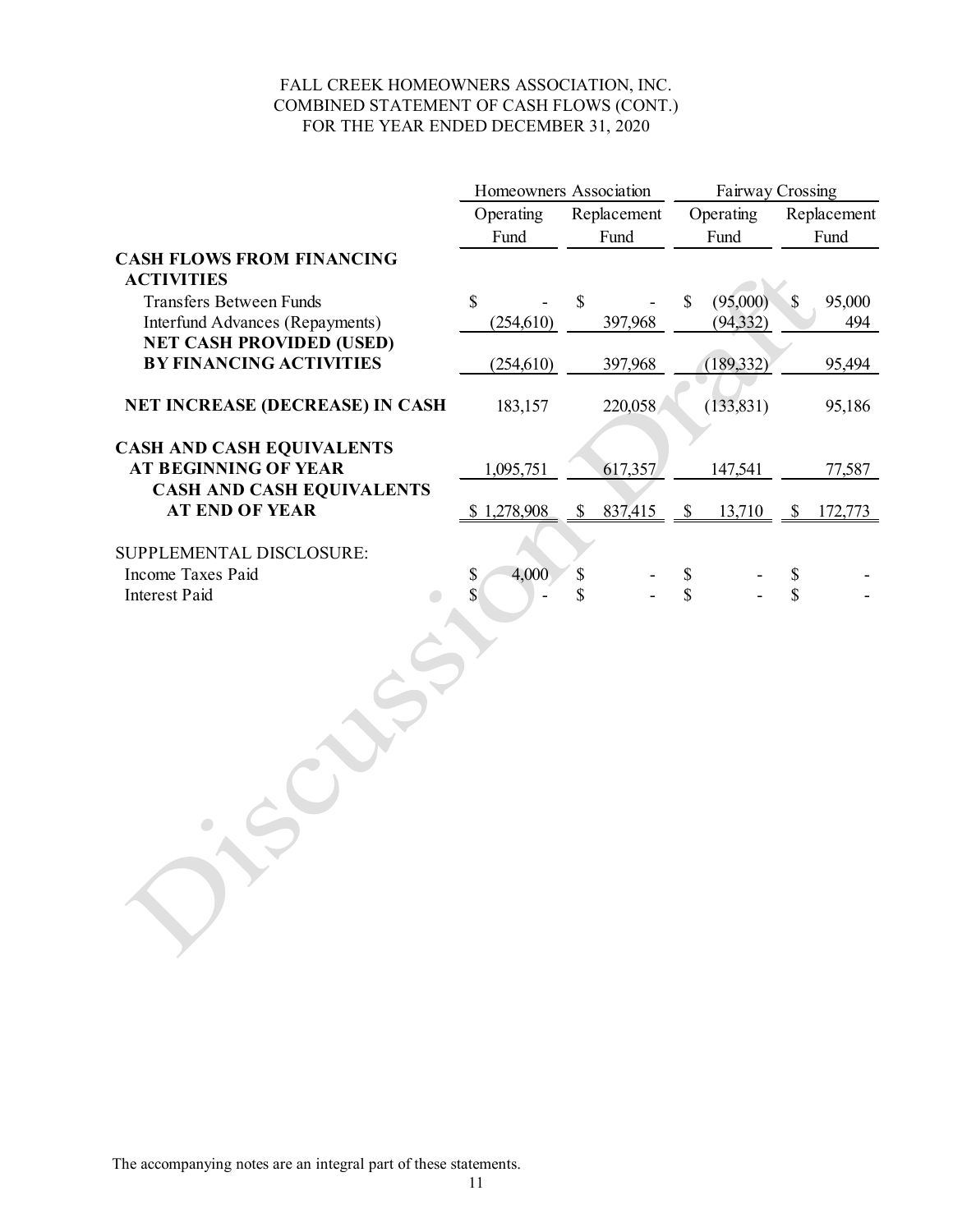|                   | Serrano Creek        |          |                 |                   |             |                               |         |               |             |                   |           |  |
|-------------------|----------------------|----------|-----------------|-------------------|-------------|-------------------------------|---------|---------------|-------------|-------------------|-----------|--|
|                   | Operating            |          | Replacement     |                   | <b>HOA</b>  |                               |         |               | Elimination |                   | Combined  |  |
|                   | Fund                 |          | Fund            | Totals            |             | Foundation                    |         |               | Column      | Totals            |           |  |
|                   |                      |          |                 |                   |             |                               |         |               |             |                   |           |  |
| $\mathbb{S}$      | (20,000)<br>(50,769) | \$       | 20,000<br>1,249 | \$                |             | $\mathcal{S}$                 |         | $\mathcal{S}$ |             | \$                |           |  |
|                   | (70, 769)            |          | 21,249          |                   |             |                               |         |               |             |                   |           |  |
|                   | (59,761)             |          | 20,249          |                   | 325,058     |                               | 176,872 |               |             |                   | 501,930   |  |
|                   | 69,890               |          | 97,523          |                   | 2,105,649   |                               | 765,417 |               |             |                   | 2,871,066 |  |
|                   | 10,129               | \$       | 117,772         |                   | \$2,430,707 | \$                            | 942,289 | \$            |             | \$3,372,996       |           |  |
| \$<br>$\mathbf S$ |                      | \$<br>\$ |                 | \$<br>$\mathbf S$ | 4,000       | \$<br>$\overline{\mathbb{S}}$ |         | \$<br>\$      |             | \$<br>$\mathbf S$ |           |  |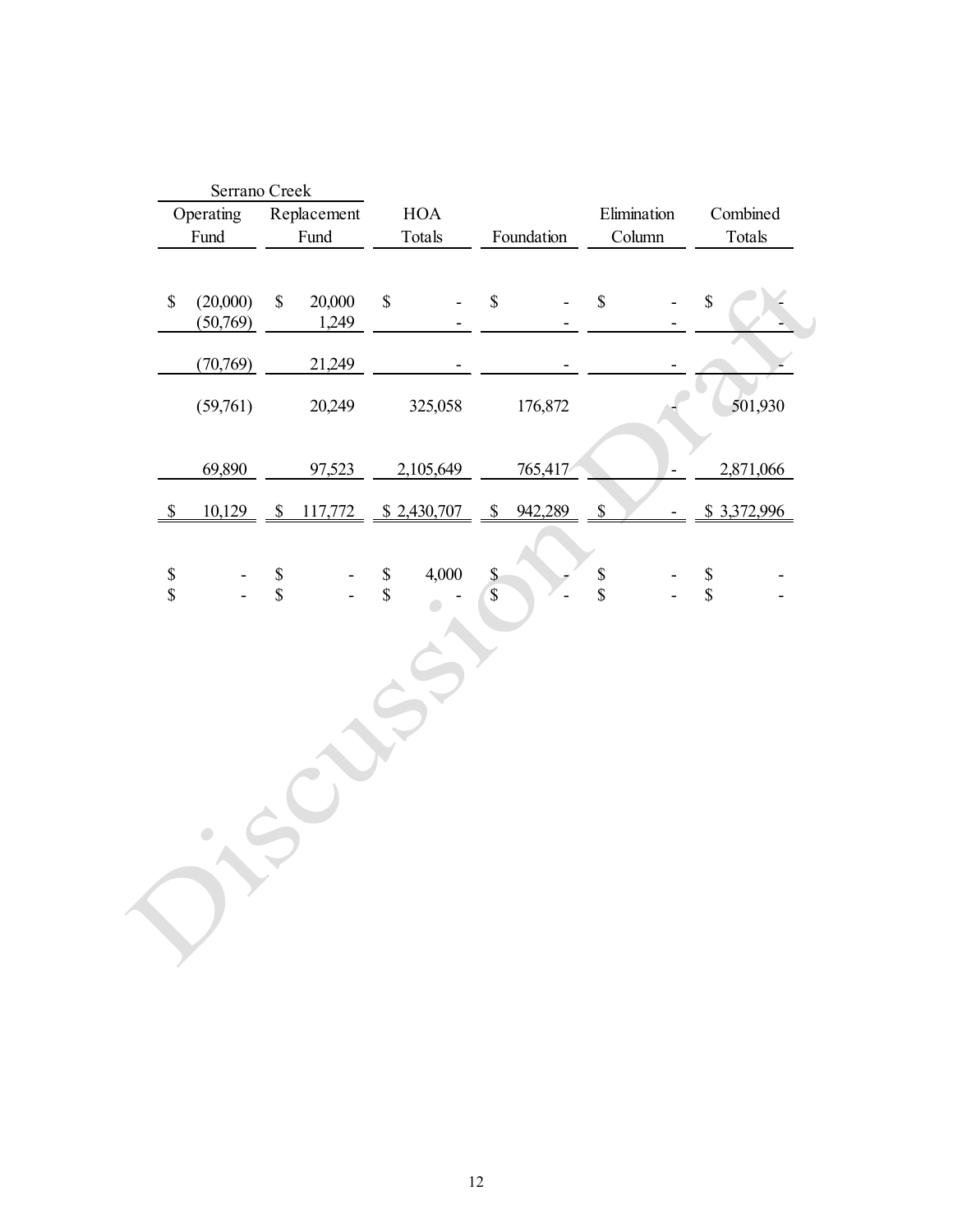## NOTE 1 -- NATURE OF ORGANIZATION

Fall Creek Homeowners Association, Inc. (the "Association") was incorporated in May 2001 to provide maintenance and preservation of the common areas located in Harris County, Texas. The master planned community consists of 2,300 acres and is still under development. At the end of 2020, the Association consisted of 2,837 residential and builder lots. These financial statements have been prepared in accordance with generally accepted accounting principles.

The Foundation, (Fall Creek Community Services), established in 2001, maintains transfer fees paid by each purchaser at the sale of any residential lot except exempt transfers. The Association's Board shall determine the amount of the transfer fee; provided, however, that the fee shall not be greater than 0.25% of the gross selling price of the applicable property. These fees are to be used as deemed beneficial to the general good and welfare of the community, as permitted by the governing documents of the Foundation, including, without limitation, the enhancement and/or improvement of infrastructure within the community. The Association's Board currently serves as the Board of the Foundation.

# NOTE 2 -- SUMMARY OF SIGNIFICANT ACCOUNTING POLICIES

# A. FUND ACCOUNTING

To ensure observance of limitations and restrictions on use of financial resources, financial resources are classified for accounting and reporting purposes in the following sections and funds established according to their nature and purpose:

Sections:

Homeowners Association – This section is used to account for the operating and replacement activities of the Association, except for those exclusive to specific gated neighborhoods.

Fairway Crossing – This section is used to account for the operating and replacement activities exclusive to Fairway Crossing, a gated neighborhood within the Association.

Serrano Creek – This section is used to account for the operating and replacement activities exclusive to Serrano Creek, a gated neighborhood within the Association.

Funds:

Operating Fund – This fund is used to account for financial resources available for general operations.

Replacement Fund – This fund is used to accumulate financial resources designated for major repairs and replacement.

#### B. FISCAL YEAR

The Association has a fiscal year beginning on January 1 and ending on December 31.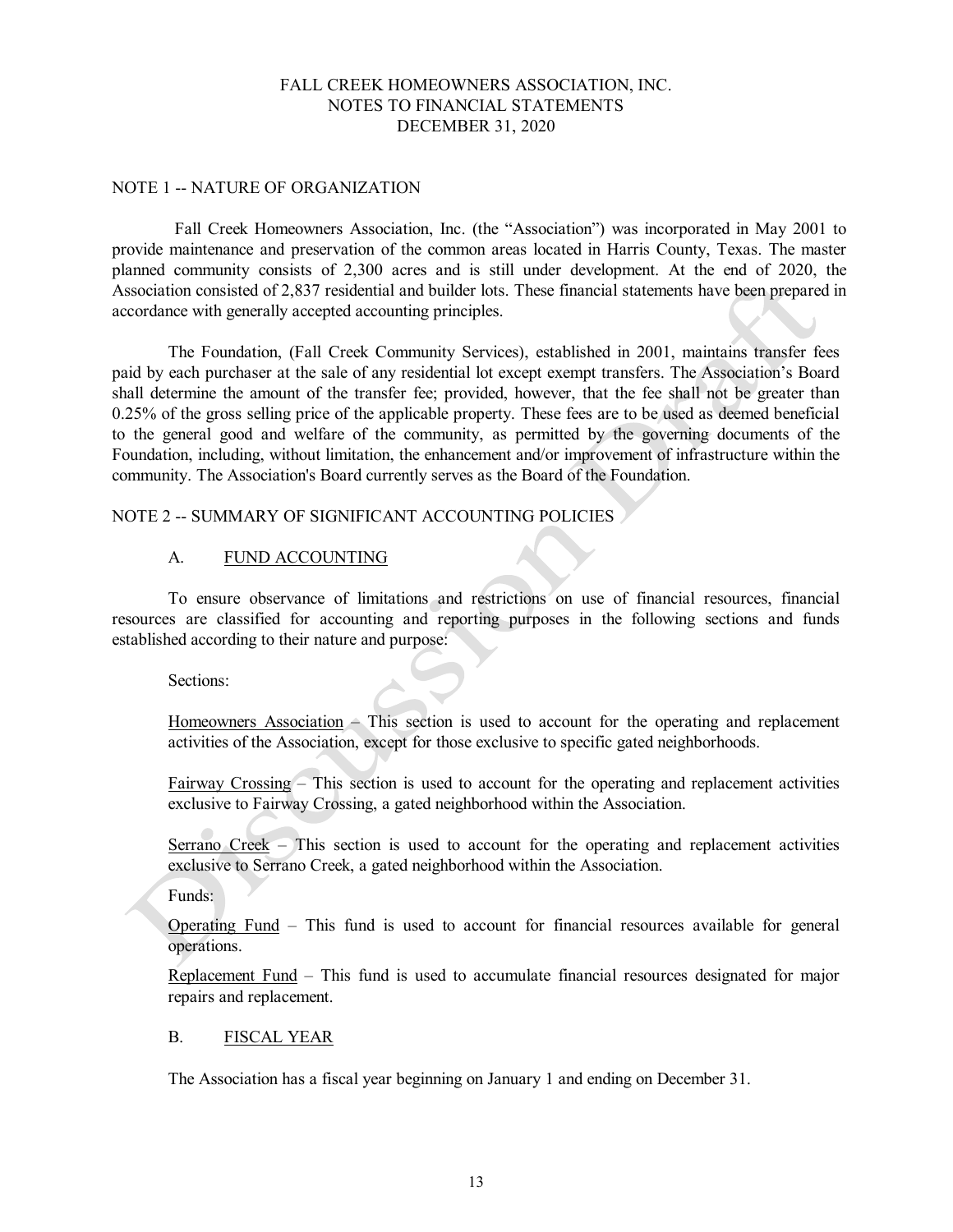# NOTE 2 -- SUMMARY OF SIGNIFICANT ACCOUNTING POLICIES (CONT.)

#### C. CASH AND CASH EQUIVALENTS

Cash and cash equivalents for the statement of cash flows include amounts in checking accounts, money market accounts, and certificates of deposit with original maturities of three months or less.

#### D. MEMBER ASSESSMENTS

Association membership consists of homeowner members and developer/builder members. Assessments are due annually. Fairway Crossing at Fall Creek and Serrano Creek at Fall Creek have an additional assessment for expenses exclusive to their areas. Anytime a lot is sold, a one-time working capital fee is charged to the new owner at fifty percent of the annual assessment. In addition, a foundation fee no greater than 0.25% of the gross selling of the property is charged to new homeowners for the Foundation. Assessment, joint security agreement, and joint maintenance agreement revenue is recognized as the related performance obligations are satisfied at transactions amounts expected to be collected. The Association's performance obligations related to its operating assessments and joint security/maintenance agreements are satisfied over the period of the assessment on a monthly pro-rata basis using the input method. The performance obligations related to replacement fund assessments for specific repairs are satisfied when these funds are expended for their designated purpose.

Assessments receivable at the balance sheet date are stated at the amounts expected to be collected from outstanding assessments from owners. The Association will retain legal counsel and place liens on properties delinquent for more than 90 days. An allowance for uncollectible accounts has been recorded as of December 31, 2020 in the amount of \$125,178 based on management's estimate. Because of the Association's collection history and legal standing to enforce payment, the Association considers the collection of assessments levied to be probable. The balances of assessments receivable as of the beginning and end of the year are \$256,386 and \$338,320, respectively. There were no contract assets related to joint security or maintenance agreements.

# E. PROPERTY, EQUIPMENT AND DEPRECIATION

In accordance with industry standards, real property and common areas donated by the developer are not capitalized on the Association's financial statements unless the Association can dispose of the property, at the discretion of its board, for cash or the property is used by the Association to generate significant cash flows from members on the basis of usage. Common property consists of but is not limited to sidewalks, parking areas, perimeter walls, ponds/lakes, playgrounds, tennis courts, signage, clubhouse, pool house, pools, and pool restrooms. Personal property over \$10,000 purchased with Association funds, to which the Association holds title, will be capitalized at cost and depreciated over their estimated useful lives using the straight-line method of depreciation.

#### F. ARC DEPOSITS/REVIEW FEES

New construction projects by homeowners are reviewed by the Architectural Review Committee (ARC). New homes and major renovations incur a review fee. Upon approval of a construction project by the ARC, homeowners are required to pay a deposit which is refunded when the project is complete. Deposits vary depending on the project undertaken by the homeowner.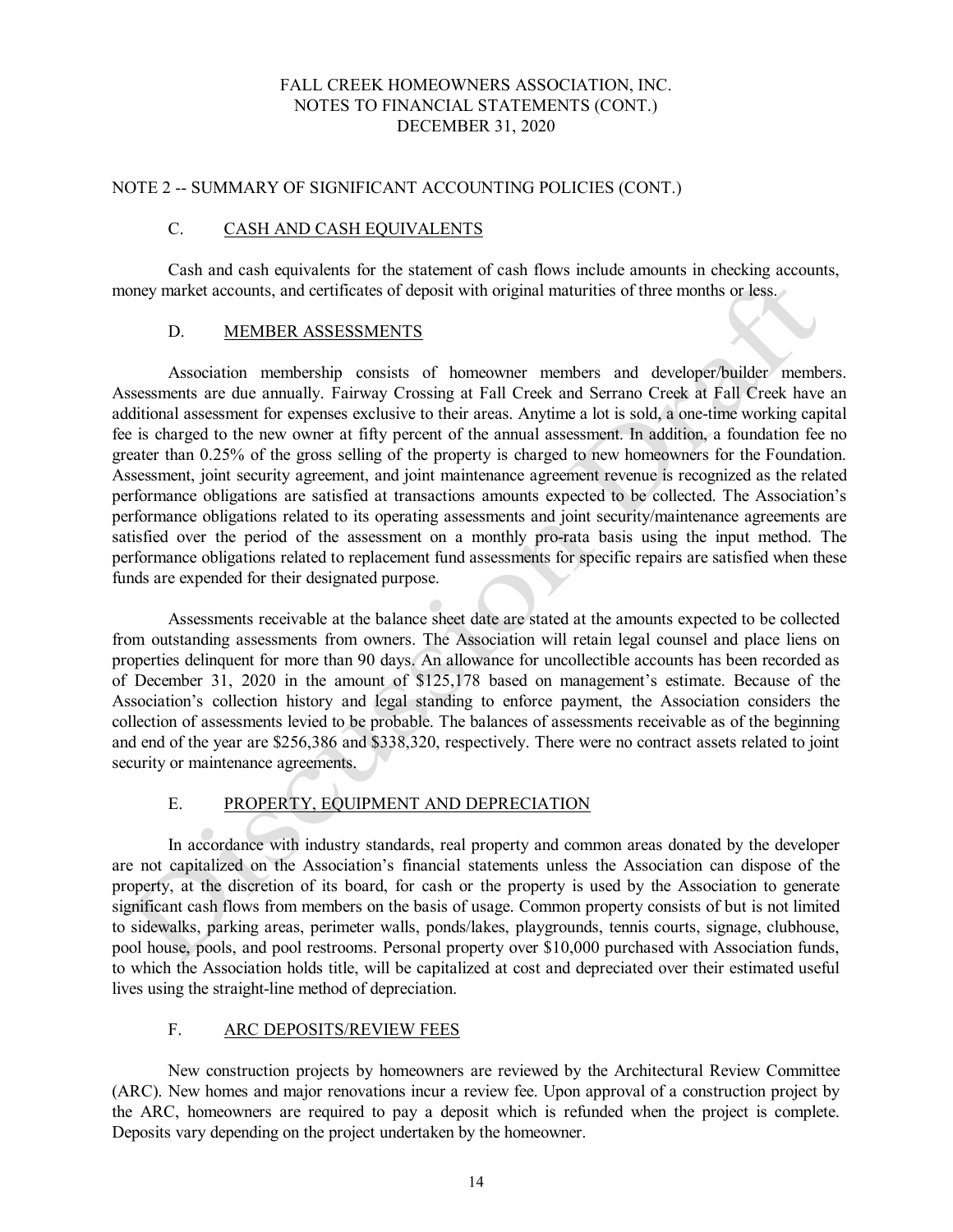#### NOTE 2 -- SUMMARY OF SIGNIFICANT ACCOUNTING POLICIES (CONT.)

#### G. CONTRACT LIABILITIES

A contract liability is recorded when the Association has the right to receive payment in advance of the satisfaction of performance obligations related to assessments. Contract liabilities include prepaid assessments (payments in advance towards future assessment levies). The balances of prepaid assessments as of the beginning and end of the year are \$1,132,873 and \$1,307,503, respectively. There were no contract liabilities related to joint security or maintenance agreements.

#### H. SPECTRUM COLLECTIONS

The Association's management company bills fees directly to delinquent homeowners for collection efforts. These fees are paid to Spectrum upon collection. Uncollected fees are reported as a liability on the balance sheet

#### I. INTERFUND BALANCES

During the normal course of operations, transactions occur between funds resulting in amounts owed between funds. These amounts are recorded as interfund receivables and payables on the balance sheet.

#### J. ESTIMATES

The preparation of financial statements in conformity with generally accepted accounting principles requires management to make estimates and assumptions that affect the reported amounts of assets and liabilities and disclosure of contingent assets and liabilities at the date of the financial statements and the reported amounts of revenues and expenses during the reporting period. Actual results could differ from those estimates.

#### K. SUBSEQUENT EVENTS

Subsequent events were evaluated through October 4, 2021, which is the date the financial statements were available to be issued.

# NOTE 3 -- DEFICIT FUND BALANCE

The Association had a deficit of \$34,201 in the operating fund as of December 31, 2020. There was an increase in the 2020 assessment rate which is aiding in resolving the deficit.

#### NOTE 4 -- FUTURE MAJOR REPAIRS AND REPLACEMENTS

The Association contracted with Reserve Advisors, Inc. in 2018 to conduct a study to estimate the remaining useful lives and the replacement costs of the common areas components. The tables included in the required supplementary information are based on this study.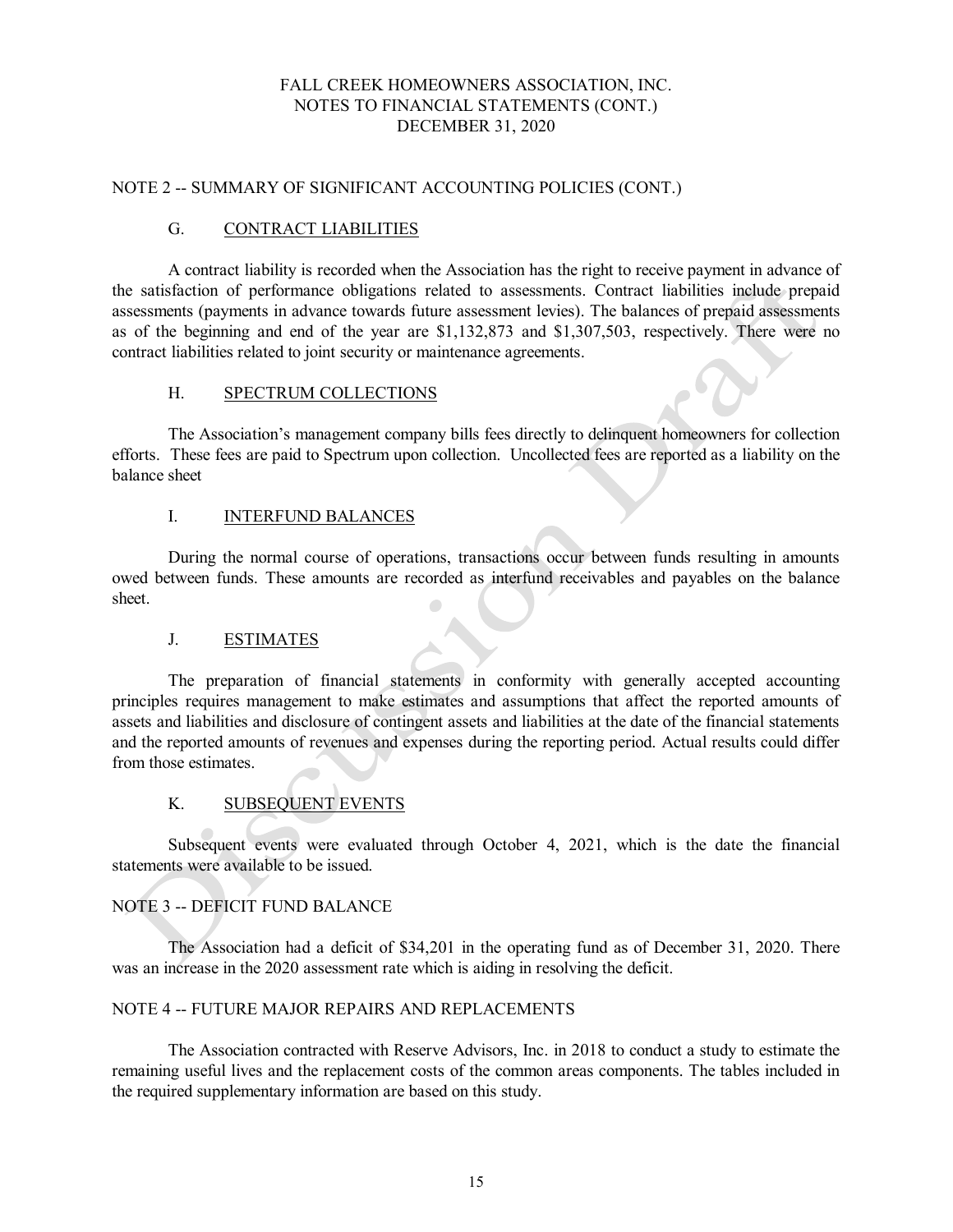#### NOTE 4 -- FUTURE MAJOR REPAIRS AND REPLACEMENTS (CONT.)

The Replacement Fund can be funded by regular and special assessments. Capital improvement fees collected may also be designated for reserve funding. Accumulated funds are in separate money market accounts and certificates of deposit and are generally not available for expenditures for normal operations.

Because funding is based on estimates, actual needs may vary significantly from the study. Monies accumulated in the replacement fund may not be adequate to meet all future needs for major replacements. Thus, the Board has the right to raise regular assessments or levy a special assessment to meet these needs.

#### NOTE 5 -- JOINT SECURITY AGREEMENT

By agreement, Harris County Water Control Improvement District #96 contributed \$335,755 during the year for security services provided by the Harris County Sheriff's Department that benefit both parties.

#### NOTE 6 -- UNINSURED DEPOSITS

As of December 31, 2020, deposits exceeded the coverage provided by the Federal Deposit Insurance Corporation (FDIC) by \$226,792 for the Association.

## NOTE 7 -- JOINT MAINTENANCE AGREEMENT

In March 2012, the Association entered into a joint maintenance agreement with Fall Creek Commercial Property Owners Association, Inc. The Association holds the master contracts and pays for all landscaping for common areas and the operation of all street lights located in Fall Creek. The POA pays the Association its pro-rata share (30%) of the landscaping and street light electricity costs. The agreement can be terminated by either party upon 30 days written notice to the other party.

#### NOTE 8 -- INCOME TAXES

The Association and Foundation qualify as tax-exempt associations for all income and expenses related to their exempt function purpose of the acquisition, construction, management, maintenance, and care of Association property. The net non-exempt income from earned interest and nonmember fees is taxed at 21% or 30% by the federal government, dependent upon certain filing elections made. The Association and Foundation filed IRS Forms 1120-H resulting in a tax expense of \$1,650 for 2020 for the Association and \$110 for the Foundation.

Accounting principles generally accepted in the United States of America require the Association management to evaluate tax positions taken by the Association and Foundation and recognize a tax liability (or asset) if the Association has taken an uncertain position that more likely than not would not be sustained upon examination by the Internal Revenue Service. Management has analyzed the tax positions taken by the Association and has concluded that as of December 31, 2020, there are no uncertain positions taken or expected to be taken that would require recognition as a liability (or asset) or disclosure in the financial statements. The Association is subject to routine examinations by taxing authorities; however, there are currently no examinations for any tax periods in progress. Management believes it is no longer subject to income tax examinations for years prior to 2017.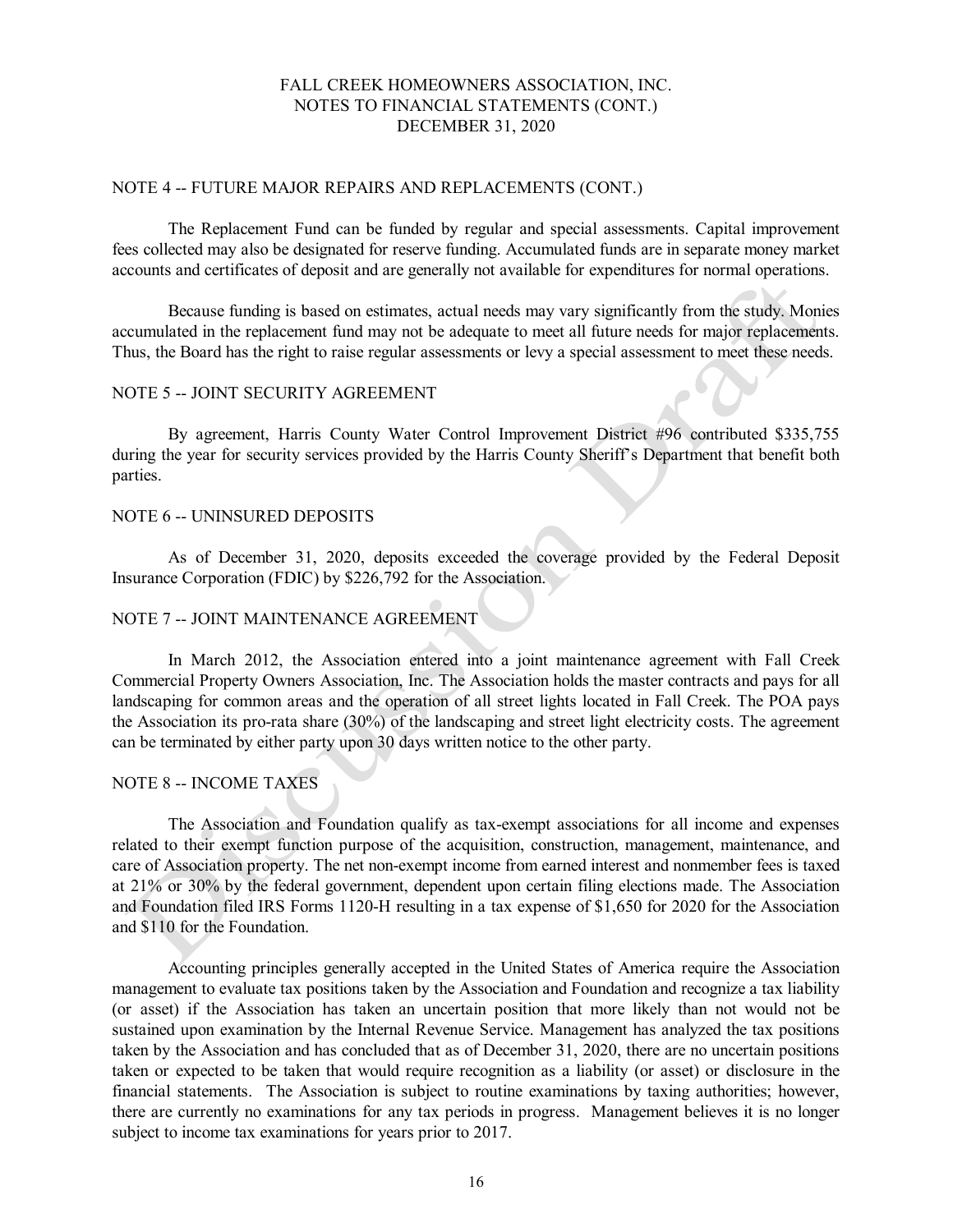#### NOTE 9 -- LITIGATION

Management is not aware of any pending or threatened litigation against the Association that would have any material impact on the financial statements.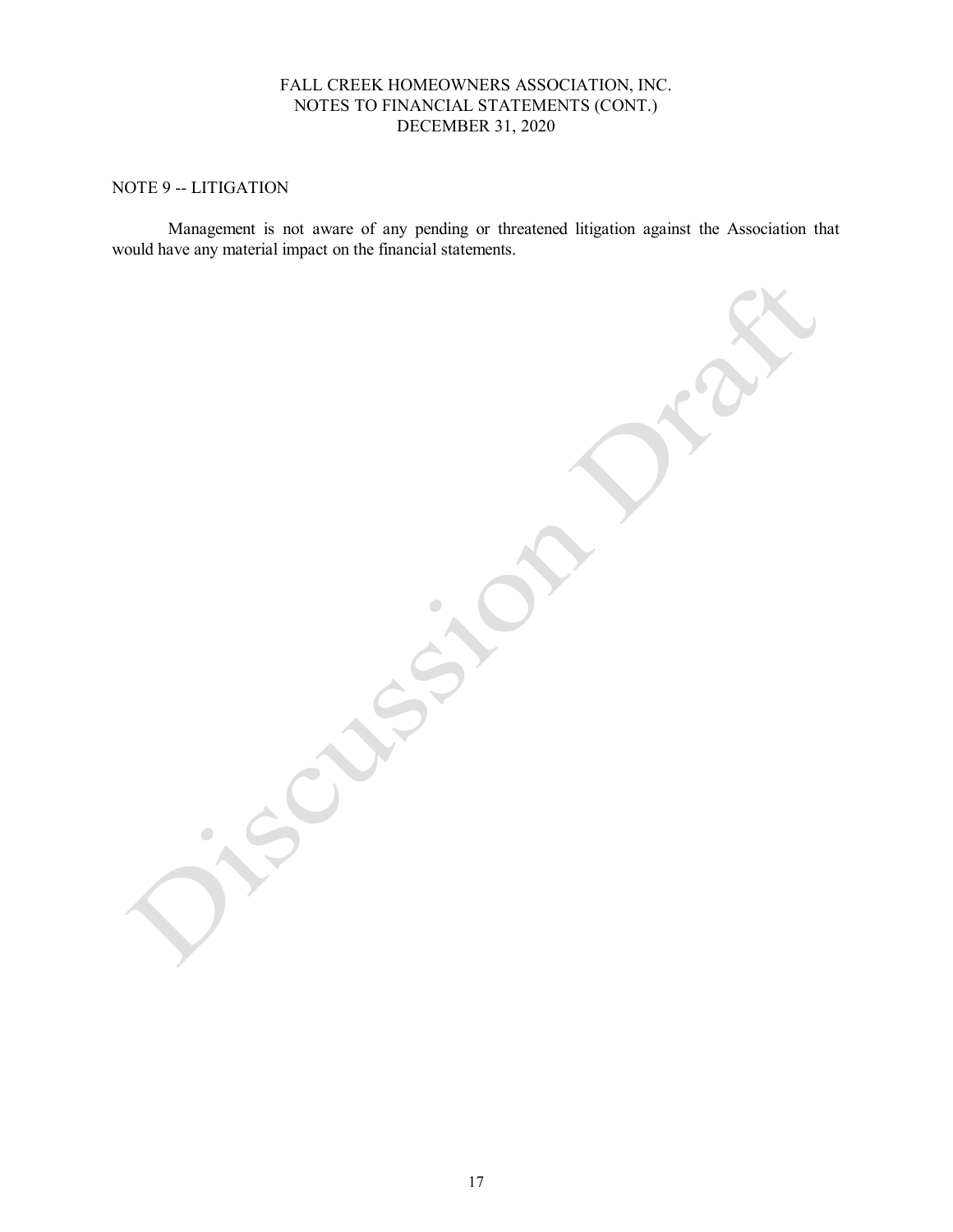#### REQUIRED SUPPLEMENTARY INFORMATION (UNAUDITED)

 $\bigcirc$ 

 $\bullet$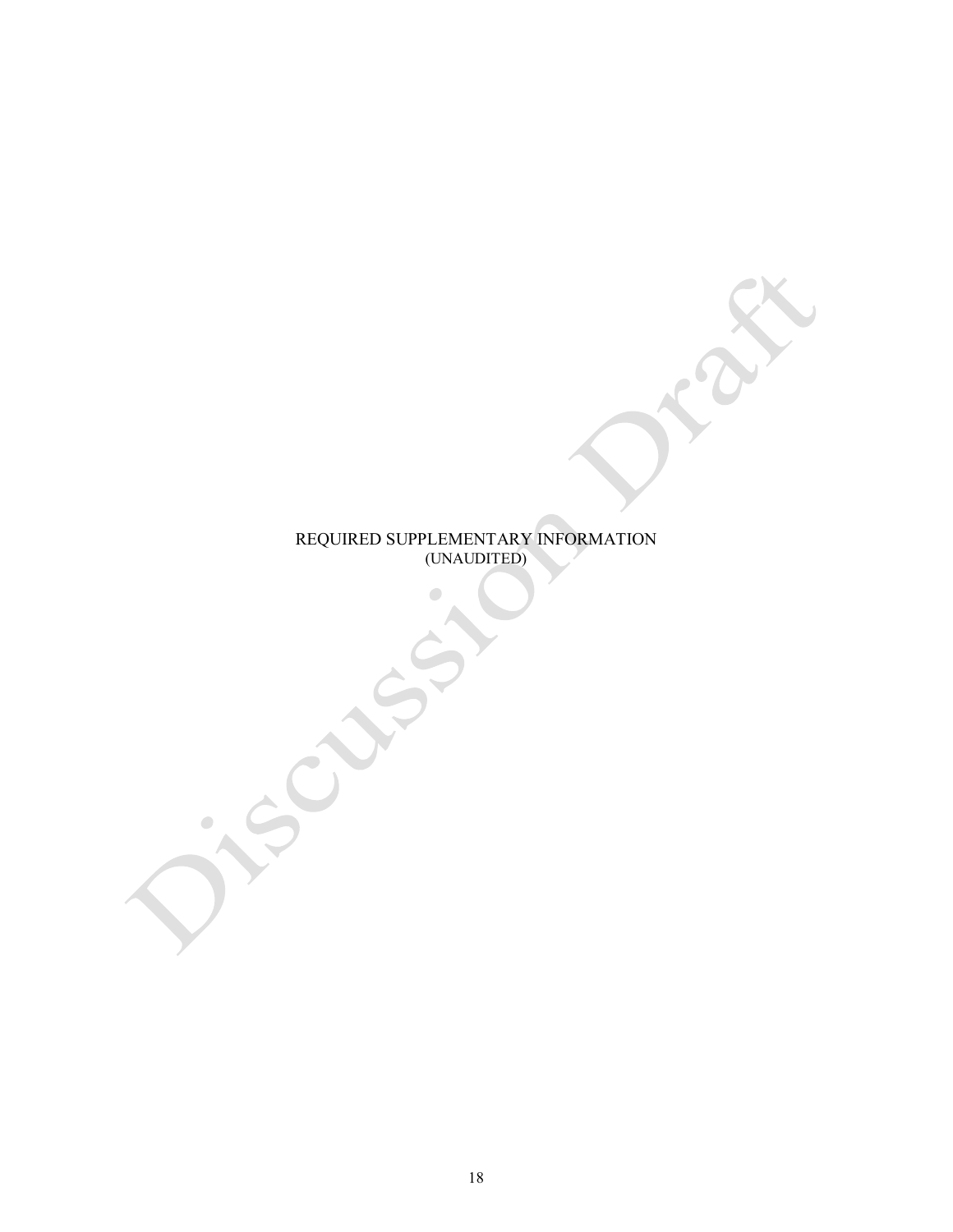# FALL CREEK HOMEOWNERS ASSOCIATION, INC. FUTURE MAJOR REPAIRS AND REPLACEMENTS DECEMBER 31, 2020 (UNAUDITED)

Reserve Advisors, Inc. performed a reserve study in 2018 using a database of current construction costs and material lives from authoritative literature, to estimate the remaining useful lives and the replacement costs of the components of common property. Estimated current replacement costs were computed using current inflation rates to the time of replacement. The estimates are based on the reserve study and may vary significantly from actual costs. The following are tables based on the study and presents significant information about the components of common property.

|                                          | Estimated<br>Remaining<br>Useful Life | Estimated<br>Current<br>Replacement | Components<br>of Fund<br>Balance at |
|------------------------------------------|---------------------------------------|-------------------------------------|-------------------------------------|
|                                          | (Years)                               | Cost                                | 12/31/20                            |
| <b>Fall Creek Homeowners Association</b> |                                       |                                     |                                     |
| <b>General Property:</b>                 |                                       |                                     |                                     |
| Concrete Parking Areas & Sidewalks       | $0 - 28$                              | \$4,653,125                         | \$                                  |
| Fencing                                  | 15                                    | 94,800                              |                                     |
| <b>Irrigation System</b>                 | $0 - 28$                              | 1,023,000                           |                                     |
| <b>Light Poles and Fixtures</b>          | 13                                    | 73,600                              |                                     |
| Perimeter Walls                          | $0 - 28$                              | 9,945,000                           |                                     |
| Playground Equipment                     | $0 - 13$                              | 218,000                             |                                     |
| Ponds                                    | $3 - 10$                              | 381,000                             |                                     |
| Signage                                  | $0 - 2$                               | 70,000                              |                                     |
| <b>Storage Building</b>                  | $\boldsymbol{0}$                      | 50,000                              |                                     |
| Tennis Courts                            | $0 - 28$                              | 409,680                             |                                     |
| Clubhouse:                               |                                       |                                     |                                     |
| <b>Exercise Equipment</b>                | $1 - 10$                              | 61,000                              |                                     |
| <b>HVAC</b> Equipment                    | $\overline{0}$                        | 30,000                              |                                     |
| <b>Interior Renovation</b>               | $0 - 5$                               | 150,000                             |                                     |
| Roof                                     | $2 - 14$                              | 49,200                              |                                     |
| Security System                          | $\boldsymbol{0}$                      | 22,000                              |                                     |
| Walls                                    | $\boldsymbol{0}$                      | 11,400                              |                                     |
| Windows & Doors                          | 17                                    | 47,700                              |                                     |
| Pools:                                   |                                       |                                     |                                     |
| Decking                                  | $7 - 8$                               | 45,480                              |                                     |
| Fencing                                  | $0 - 9$                               | 78,400                              |                                     |
| Furniture                                | $0 - 5$                               | 60,000                              |                                     |
| Mechanical Equipment                     | $0 - 11$                              | 124,000                             |                                     |
| Pool Finish<br><b>Shade Structures</b>   | $7 - 8$<br>$0 - 6$                    | 146,920                             |                                     |
| <b>Water Features</b>                    | $2 - 7$                               | 35,000<br>90,000                    |                                     |
| <b>Water Slides</b>                      | $0 - 8$                               | 330,000                             |                                     |
| Other:                                   |                                       |                                     |                                     |
| <b>Foundation Improvements</b>           | $\boldsymbol{0}$                      | 125,000                             |                                     |
| <b>Unallocated Balance</b>               |                                       |                                     | 1,696,015                           |
|                                          |                                       | \$18,324,305                        | \$1,696,015                         |